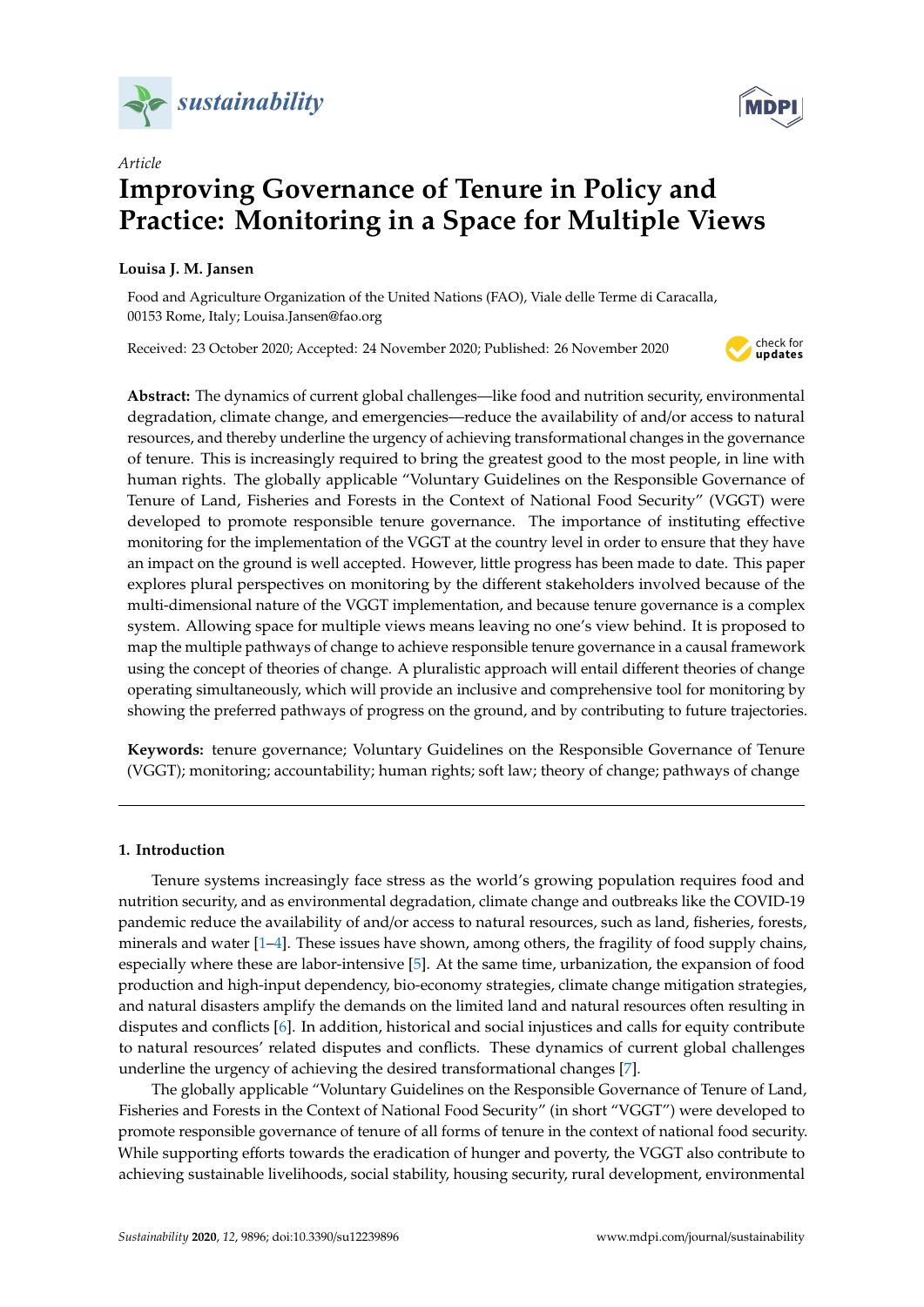protection, and sustainable social and economic development. The VGGT are meant to benefit all people in all countries, with an emphasis on those who are more vulnerable and marginalized [\[8,](#page-18-3)[9\]](#page-18-4).

*"Governance of tenure*" is the way in which the access to, control over, and use of land and natural resources are managed in a society. It includes, among other things, the ways in which the competing priorities and interests of different groups are recognized, reconciled and synergized, and trade-offs are mitigated. The responsible governance of tenure, i.e., governance that is consistent with "existing obligations under international law, including the Universal Declaration of Human Rights and other international human rights instruments" [\[8\]](#page-18-3) (p.1), is required to ensure fair and equitable governance to bring the greatest good to the most people. The responsible governance of tenure minimizes adverse impacts on individuals or groups, while keeping in mind the principle of sustainability.

*"Tenure rights*" are not defined in the VGGT, but are often described as a "bundle of rights" comprising rights to access, use, manage, exclude others from, withdraw and alienate land and natural resources [\[10\]](#page-18-5). The different rights in the bundle may be shared or divided in several ways and among different stakeholders, along with the obligations and responsibilities associated with tenure rights. The nature of the resource (e.g., in a fixed location, such as trees; something that moves, such as animals (both wildlife and in pastoralism), or something that flows like water) changes the nature of tenure and its governance.

The emphasis in the VGGT is on the most disenfranchised because, for example, the recognition and safeguarding of customary tenure rights to land and other natural resources of indigenous peoples and local communities is crucial, as such rights are the cornerstone of their livelihoods [\[8\]](#page-18-3). Another example is that significant gender inequities continue to exists with regard to the use of and control over land and other natural resources, even though women are the main farmers or producers in many parts of the world [\[11](#page-18-6)[–13\]](#page-18-7). In these contexts, the governance of who can control and access which resources, for what purpose, for how long, and under what conditions gains increased meaning. Such disenfranchised stakeholders often lack the ability to protect their legitimate tenure rights, and therefore deserve particular focus so as not to be left behind.

Since the VGGT's endorsement on 11 May 2012 by the United Nations' Committee on World Food Security (CFS), the importance of instituting effective monitoring for the implementation of the VGGT has been well accepted, and it is clear that successful progress in this area will be essential to their future long-term uptake. To help voluntary instruments like the VGGT develop real traction, monitoring at various levels is crucial. It is important to focus not only on the participatory nature of the VGGT, but also to ensure that they have an impact on public and private strategies at different scales [\[14\]](#page-18-8). Monitoring will also provide guidance on how to move ahead in the implementation at the country level of the VGGT. This is also important in view of the Agenda 2030 in achieving sustainable development where the world pledged "to leave no one behind" [\[15\]](#page-18-9).

The broader concern of monitoring the impact of the global public good of the VGGT has been the subject of discussion in several fora. Notably, the CFS adopted the recommendations of their Open-Ended Working Group on Monitoring the Impacts of CFS Outcomes, including specifically the VGGT, at their 41st session, and received the results of the first survey under that framework at their 42nd session, in 2015. Since then, no country has yet come forward to report within the Country Comprehensive Assessments on the impact of CFS outcomes within their borders. The Global Donor Working Group on Land, established in 2013, has touched on the issue of monitoring in a side event during the CFS in October 2018 [\[16\]](#page-18-10), and the evaluation of the first phase of the FAO's global programme to support the VGGT implementation, covering 2012–2016, indicated that progress in this area is important [\[17\]](#page-18-11).

Working in parallel in many different countries on the VGGT implementation provides an excellent opportunity for an analytically-deeper look into the governance of tenure to bring forth insights on how improved governance transforms countries and people's livelihoods. Too often, transformational change is assumed to be desired without a proper knowledge base. A better understanding of an improved, responsible governance of tenure will be achieved by building a strong evidence base,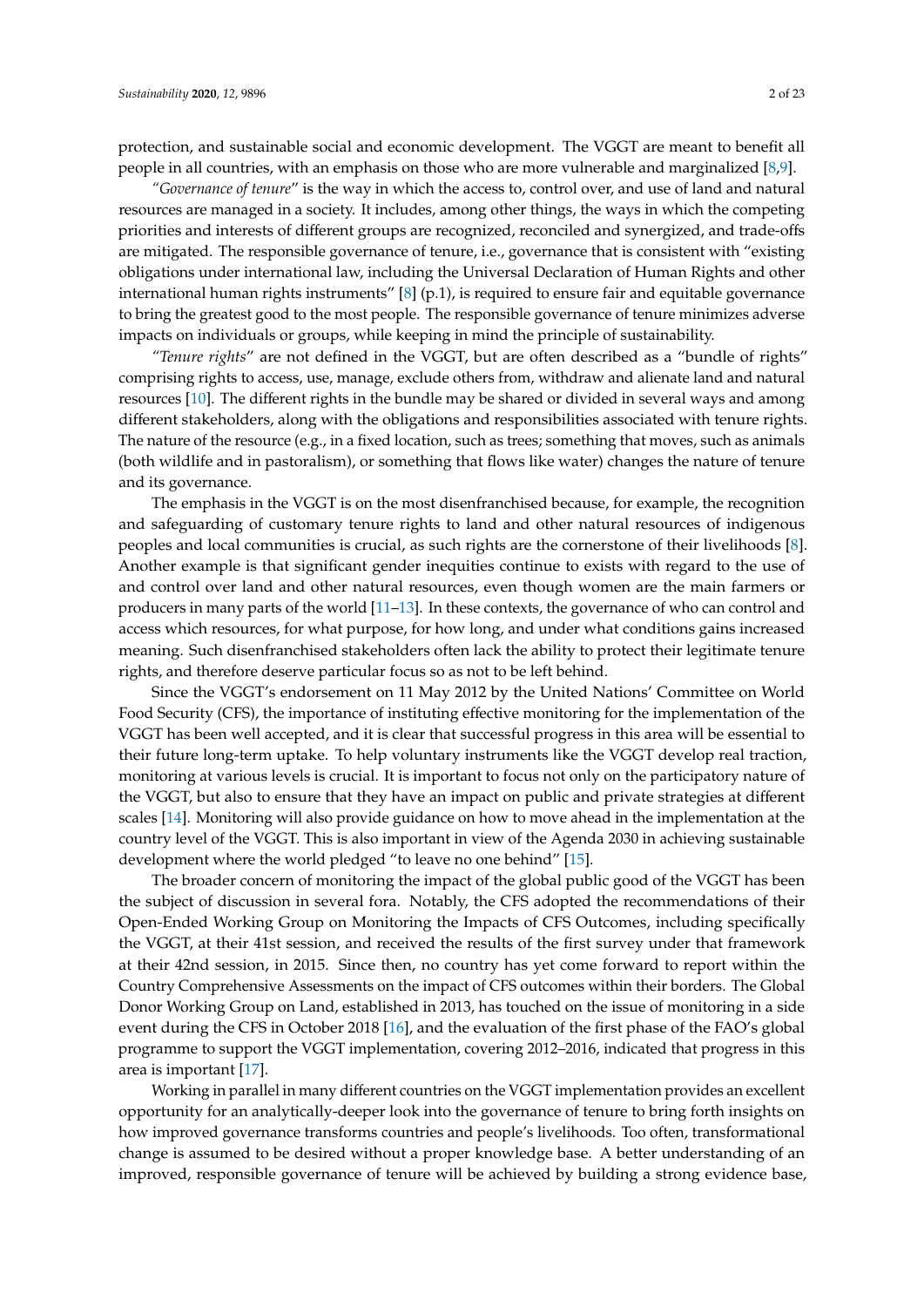and by systematically collecting the lessons learnt through the assessment of the wide range of interventions being implemented to achieve improved, impactful, responsible governance of tenure. All of the stakeholders involved in improving governance of tenure would benefit from these obtained experiences, expertise and knowledge. There is a recognized lack of supporting evidence on the driving factors, contextual factors, and timeline of how and when tenure governance interventions lead to the desired impacts among beneficiaries, the distribution of such impacts among beneficiaries (e.g., women and men, youth and elder generations, etc.), and any interlinkages between the contributing factors [\[18\]](#page-18-12). Paying insufficient attention to tenure risks undermines the delivery of socioeconomic benefits [\[19\]](#page-18-13). Monitoring forms the basis of strengthening such an evidence base, thereby contributing to an improved understanding around a complex multi-faceted issue. The evidence base on what kinds of tenure governance interventions are effective is still in its infancy, though some efforts are worth noting, such as one covering the household level in Africa and Latin America [\[20\]](#page-18-14), one on women's land rights [\[21\]](#page-18-15), and one providing guidelines for impact evaluation [\[22\]](#page-18-16). Because of this lack of evidence, it is difficult to develop objective conclusions regarding what driving factors, contextual factors, and timelines contribute to "success" because no objective causality can be established between what works well, what does not work well, and why, to achieve improved tenure governance.

While no internationally-accepted monitoring framework for the VGGT exists, suggestions for approaches have been made, which are explored in this paper, and there are lessons to be learnt from the environmental sciences, where monitoring has been explored in depth. Especially in the field of change dynamics, a lot of (applied) research has been carried out. These lessons are equally useful for the monitoring of responsible tenure governance.

This paper first describes the exploratory research methodology (Section [2\)](#page-2-0), followed by exploring the VGGT, as a soft law instrument, and the CFS in the context of monitoring (Section [3\)](#page-3-0). It then looks at monitoring from the ownership and accountability viewpoints, highlighting situations with multiple legal systems (Section [4\)](#page-7-0), followed by multiple perspectives on monitoring and different approaches to monitoring (Section [4\)](#page-7-0). It then focuses on monitoring as a space for multiple views (Section [6\)](#page-14-0) and the pathways of change (Section [7\)](#page-14-1). The discussion and way forward (Section [8\)](#page-17-2) center on the need for applied research to advance the understanding of the improvement of tenure governance through VGGT implementation because it is a complex, multi-dimensional system.

#### <span id="page-2-0"></span>**2. Methodology**

The monitoring of the VGGT implementation has not been thoroughly investigated since their endorsement in May 2021. This is a problem, because in order that "all relevant actors learn from each other's experiences, and assess progress toward the implementation of these Guidelines and their relevance, effectiveness and impact" [\[8\]](#page-18-3), it is imperative that monitoring is conducted to become more effective and efficient in terms of contributing towards longer-term sustainable development goals [\[23,](#page-18-17)[24\]](#page-18-18). The hypothesis of this exploratory research is that monitoring the governance of tenure will bring forth insights and create an empirical evidence base on how improved tenure governance transforms countries and people's livelihoods. The choice of exploratory research is explained by the dearth of available research on the monitoring of the VGGT implementation [an example is 6], as well as that it provides a foundation for exploring ideas for monitoring approaches.

This exploratory type of research is conducted to gain a better understanding of what would be required to monitor the VGGT implementation. First, this paper is exploring—based on secondary sources of data (online and literature research), and based on discussions—what monitoring means in the context of the VGGT and the CFS, followed by why instituting effective monitoring is so important, and the value of different existing monitoring perspectives and approaches.

Subsequently, an approach to monitoring is proposed to capture the multiple dimensions of tenure governance, allowing to map pathways of change in a causal framework using a "theory of change" approach, which allows the exploration and representation of changes that reflect a more complex and systemic understanding of sustainable development [\[25,](#page-19-0)[26\]](#page-19-1). A "theory of change" is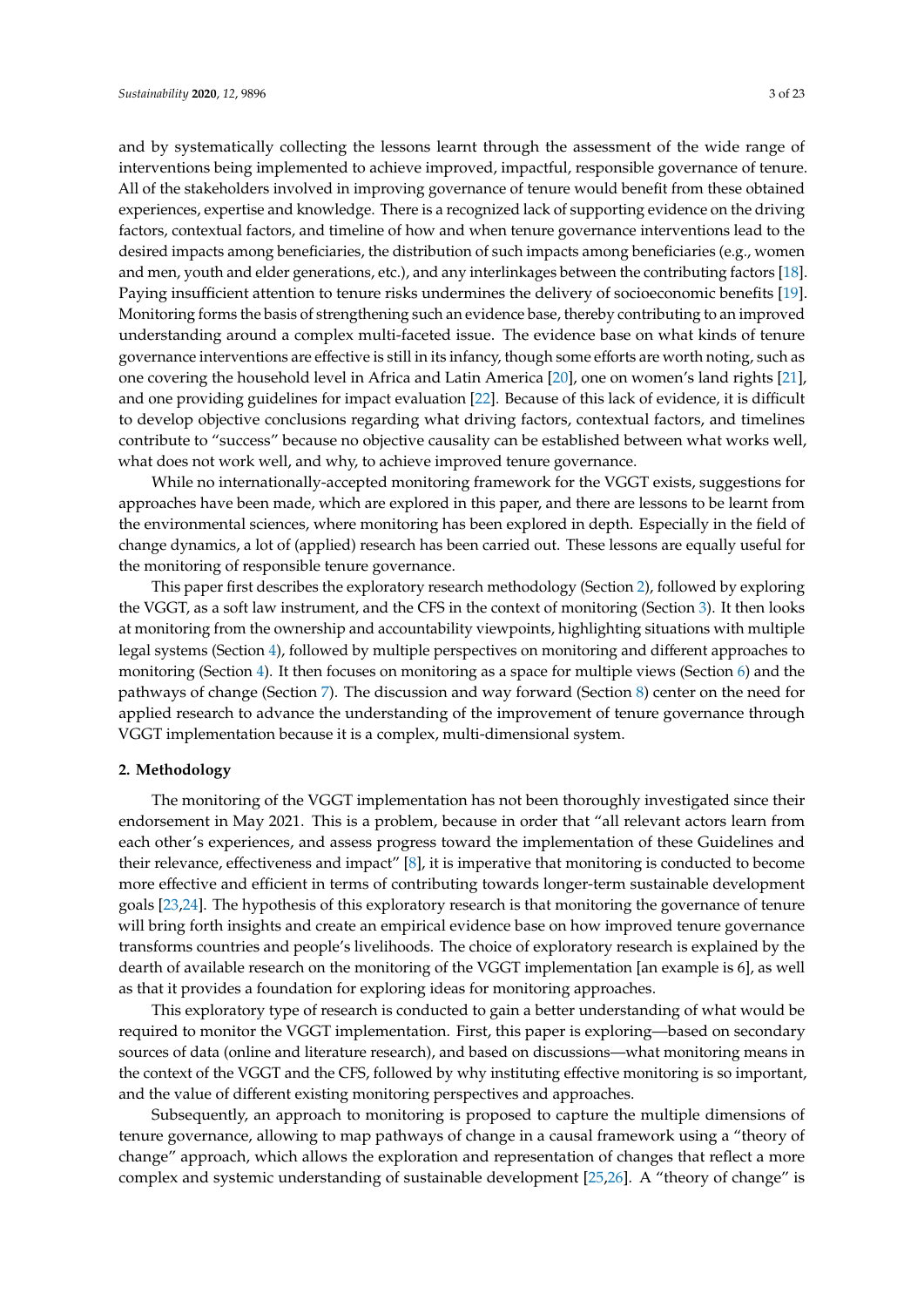essentially a comprehensive description and illustration of how and why a desired change is expected to happen in a particular context. It provides a detailed narrative of an impact pathway and the ways in which changes are anticipated to happen [\[23,](#page-18-17)[24\]](#page-18-18). The approach argues for a combination of inductive and deductive reasoning, through reflection on the underlying assumptions about the ways in which tenure governance change happens that have been made explicit at the outset, with which it is possible to build a theory of the ways in which change happens, as it happens [\[23,](#page-18-17)[24,](#page-18-18)[27\]](#page-19-2). There is no single definition of a theory of change, and no set definition. The methodology allows for flexibility according to the needs of its user [\[24\]](#page-18-18). The development of a theory of change can be iterative, and one should recognize that its use takes time and needs resources [\[23\]](#page-18-17). It features the mapping out, or filling in, of what has been described as the 'missing middle' between what a programme or change initiative does (i.e., its activities or interventions) and the ways in which these lead to the desired goals being achieved [\[27\]](#page-19-2). In this way, it makes the implicit explicit. It does this by first identifying the desired long-term goals, and then works back from these to identify all of the conditions (i.e., outcomes) that must be in place (and the ways in which these relate to one another causally) for the goals to occur. A theory of change identifies the precise link between activities, and the achievement of the long-term goals is more fully understood [\[27\]](#page-19-2).

Approaches based on the theory of change can address the well-documented need for learning as a critical element of innovation in complex systems. This is the main reason why these approaches hold such promise, even if robust evidence for their effectiveness in delivering the desired outcomes and impact is still in the process of being generated [\[23\]](#page-18-17). Theory of change approaches can help to facilitate the broad commitment to learning from individuals and organizations that is increasingly being seen as an essential element of sustainable development and monitoring [\[23\]](#page-18-17). It is also a complexity-aware approach to monitoring the governance of tenure, and the application of theories of change within the sustainability science domain is seen as a new trend [\[23](#page-18-17)[,24](#page-18-18)[,28\]](#page-19-3). By shaping a theory of change in a participatory manner, not only is shared understanding generated but also synergies among multiple stakeholders will be strengthened and enhanced [\[29\]](#page-19-4), as well as ensuring the relevance and buy-in of all of the stakeholders [\[23\]](#page-18-17). Consequently, the approach has two advantages: (1) it leads to better planning, because activities are linked to a detailed understanding of the ways in which change actually happens; and (2) it leads to better monitoring, both qualitatively and quantitatively, because it is possible to measure progress towards the achievement of longer-term goals.

Such a theory reflects the pathways by which an intervention is expected to lead to changes in outcomes for a group of beneficiaries and related assumptions that must hold true. The results per beneficiary may, of course, differ. The assessment of pathways of change for tenure governance is in its infancy. There is a lack of understanding of which pathways lead to the improved governance of tenure, let alone what drives the change and the multitude of potential pathways to improved governance of tenure. Using a monitoring approach with theories of change will allow applications by multiple actors reflecting multiple views. In this way, no one's view is left behind.

## <span id="page-3-0"></span>**3. Monitoring in the Context of the VGGT, Being a Soft Law Instrument, and the CFS**

"Monitoring", as defined in this paper, is a systematic, continuous, and long-term process that gathers information concerning the progress, from the established baseline, if the defined (set of) targets and objective(s) are being achieved within a specified timeframe for the envisaged beneficiaries. A definition of monitoring is not provided in the VGGT, and the one in the so-called "Peoples Manual" [\[30\]](#page-19-5) is unsatisfactory because it is missing several elements provided in the definition above. Monitoring, defined in this way, provides feedback, fosters continuous learning, can identify problems, and captures valuable lessons learnt for replicability and scaling. Monitoring is not an end in itself, but it can contribute to the defined objective(s).

The VGGT pay attention to the monitoring of their implementation in various places, notably in one of the principles of implementation, i.e., the principle of continuous improvement, and two articles in paragraph 26 (underlining by the author) [\[8\]](#page-18-3):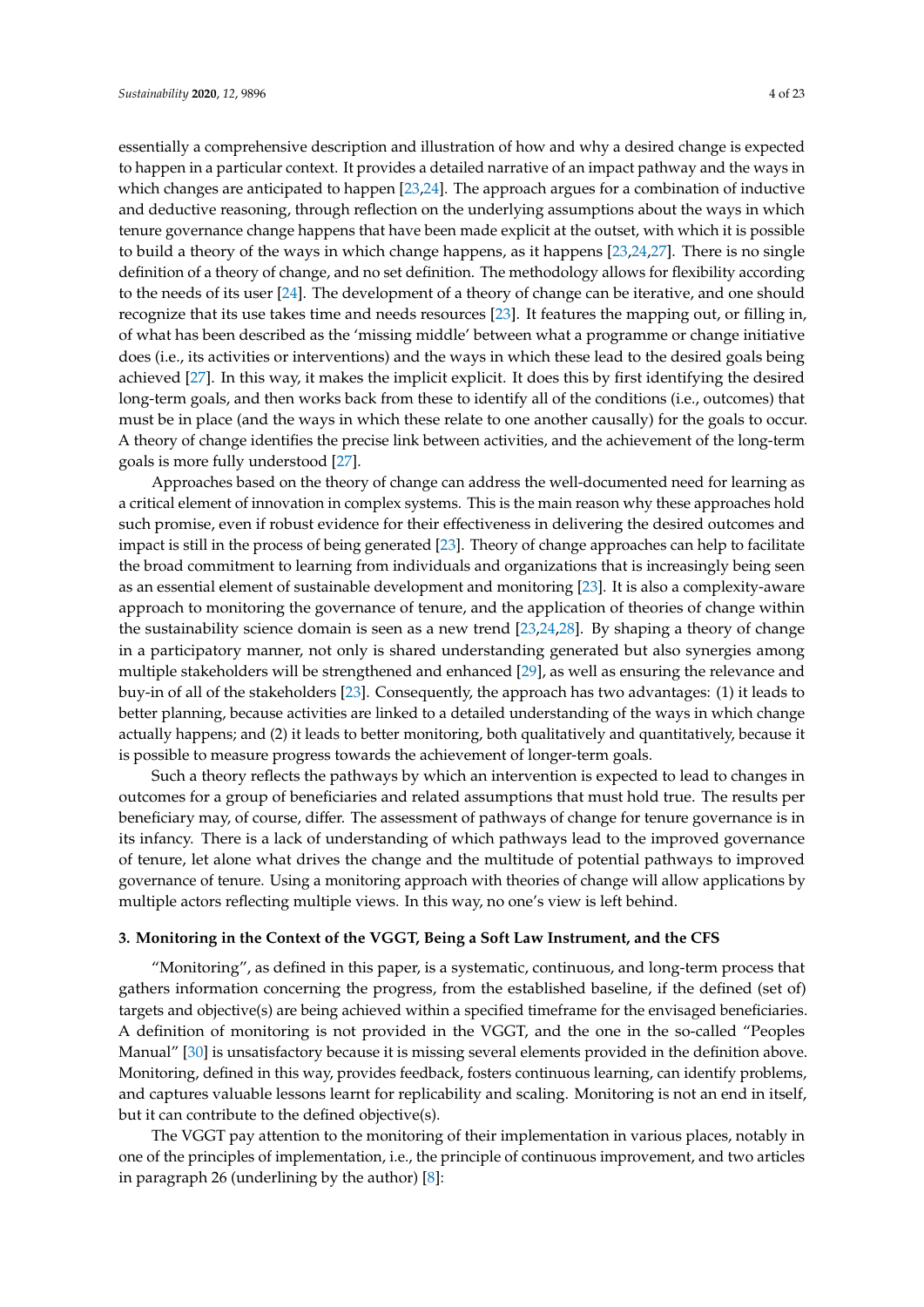*Principle 10. Continuous improvement: States should improve mechanisms for monitoring and analysis of tenure governance in order to develop evidence-based programmes and secure ongoing improvements.*

- *26.1 In accordance with the voluntary nature of these Guidelines, States have the responsibility for their implementation, monitoring and evaluation.*
- *26.2 States are encouraged [...]; to monitor and evaluate the implementation in their jurisdictions; and to evaluate the impact on improved governance of tenure of land, fisheries and forests, and on improving food security and the progressive realization of the right to adequate food in the context of national food security, and sustainable development. [* . . . *].*

The VGGT also state explicitly the principles to which the process of monitoring should adhere to by stating that they "should be inclusive, participatory, gender sensitive, implementable, cost effective and sustainable" (VGGT paragraph 26.2 [\[8\]](#page-18-3)).

Further, reference is made to the creation of frameworks through which monitoring can be facilitated [\[8\]](#page-18-3):

# *26.2 States are encouraged to set up multi-stakeholder platforms and frameworks at local, national and regional levels or use such existing platforms to collaborate on the implementation of these Guidelines; [...].*

The recommendation of the VGGT for states to set up such multi-stakeholder platforms should be implemented carefully though, as a criticism often raised by civil society on states creating such multi-stakeholder platforms is that these come "from above", and may not always be closely connected to the realities on the ground [\[31\]](#page-19-6). There are exceptions, such as South Africa, where the national multi-stakeholder platform was created organically through a bottom-up process [\[32\]](#page-19-7) (pp. 90–91), [\[33\]](#page-19-8).

In addition to the mechanisms for the monitoring at the national level, the VGGT clearly state that "The Committee on World Food Security [CFS] should be the global forum where all relevant actors learn from each other's experiences, and assess progress towards the implementation of these Guidelines and their relevance, effectiveness and impact" (VGGT paragraph 26.4 [\[8\]](#page-18-3)). As a political, intergovernmental body, the CFS is not independent of the concerns and priorities of its member states, some of which might have limited interest in meaningful, independent, international scrutiny [\[34\]](#page-19-9). The CFS is "the central United Nations political platform dealing with food security and nutrition" [\[35\]](#page-19-10). Of note, the reform of the CFS in 2009 led to new institutional arrangements with the inclusion of a wide range of stakeholders (see [\[36\]](#page-19-11) for an analysis of the Civil Society and Indigenous Peoples' Mechanism) and the creation of a mechanism that produces scientific and professional expertise on controversial issues in order to inform policy makers, the High Level Panel of Experts on Food Security and Nutrition (HLPE). This panel represents the science–policy interface, and produces one report a year on topics chosen by the CFS (e.g., on land tenure and international investments in agriculture [\[37\]](#page-19-12), on multi-stakeholder partnerships [\[32\]](#page-19-7), and on tenure governance as an enabling condition [\[38\]](#page-19-13) (p. 56–57). These reports facilitate, clarify, and structure the debates in the CFS [\[39\]](#page-19-14). The CFS has radically changed the internal power dynamics by giving a voice to groups that do not represent a country [\[40\]](#page-19-15) (modified). The wide range of stakeholders involved in the CFS ensures a robust exchange of views and experiences, and ultimately leads to a global consensus on cross-sectoral policy recommendations and guidance to achieve food and nutrition security. Because of its multi-stakeholder nature and attention to the voices of the food insecure, the CFS policy guidance has a wide legitimacy. The VGGT are considered to be an example of a constructive multi-stakeholder policy negotiation at the global scale [\[14\]](#page-18-8) that can have a tangible impact on the ground.

There is explicit mention of the role of multi-stakeholder platforms at various levels in the VGGT implementation. A question remains over whether such multi-stakeholder platforms exists (e.g., in countries where there is a multi-stakeholder process without a platform), and the efficiency of such platforms in terms of their representativeness and power balance (see [\[32\]](#page-19-7) for an extensive review of multi-stakeholder partnerships, and [\[33\]](#page-19-8) for an example of South Africa [\[32\]](#page-19-7) (p. 91). The VGGT refer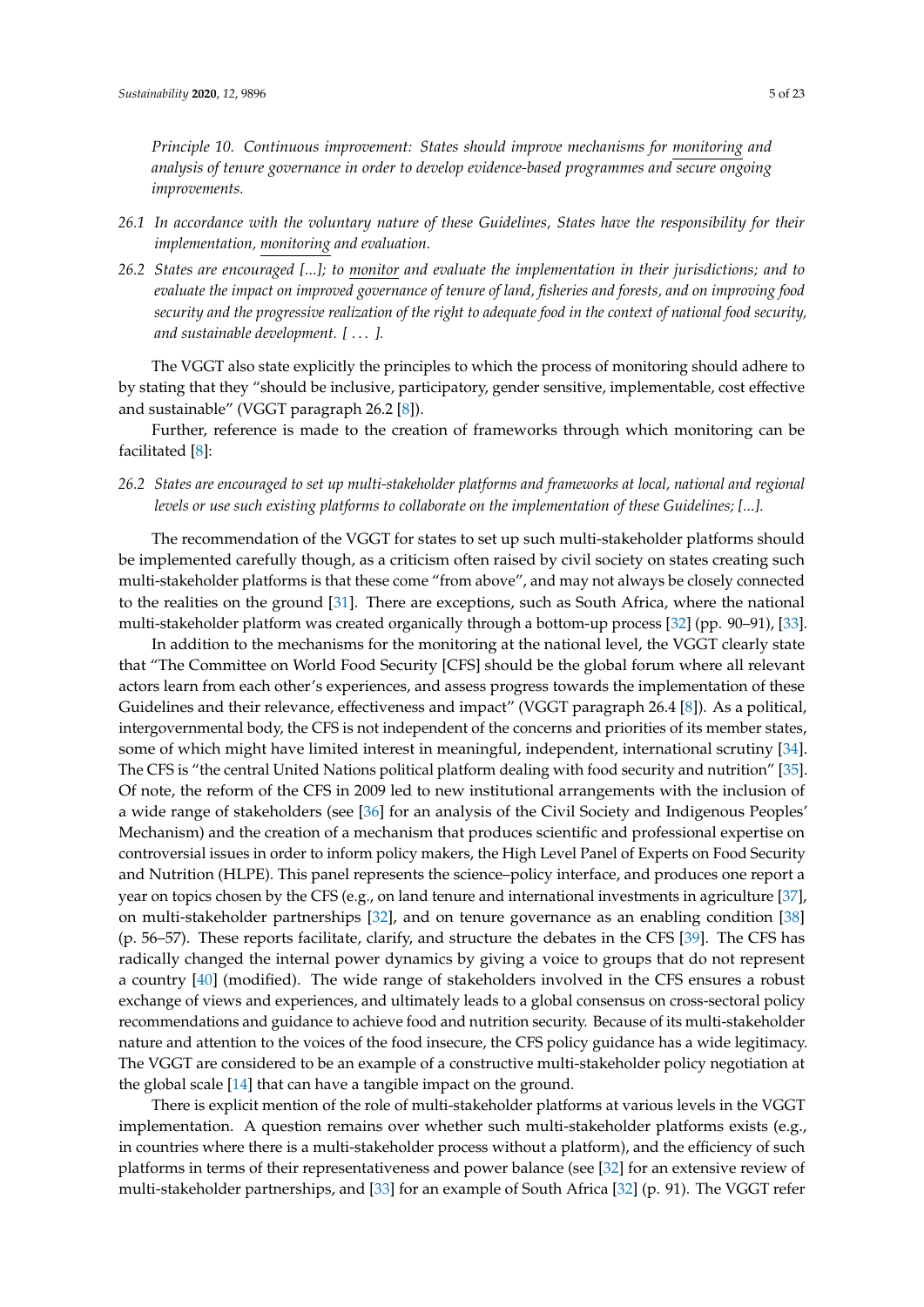to "states" concerning the monitoring of the implementation and to evaluate their impact, but there seems to be no particular reason why multi-stakeholder platforms, or groups within such platforms, may not contribute to the monitoring. The FAO has been frequently asked to undertake the monitoring of the VGGT implementation at the country level, but its being an intergovernmental agency makes this seem inappropriate.

The CFS has stated that progress in monitoring the VGGT and other CFS products should be achieved quantitatively and qualitatively, to obtain comprehensive and well-documented results [\[41\]](#page-19-16). However, data and information are needed to assess such progress. This data and information can come from multiple sources that complement one another. The different actors in the Global Donor Working Group on Land, a network of 24 bilateral and multilateral donors and international organizations committed to improving land governance worldwide, recognize that data and information on tenure rights to land and natural resources is a key element in the improvement of its governance [\[42\]](#page-19-17). The lack of such accurate data and information, as well as the weakness of the systematic monitoring, remains a major issue, including in the context of the VGGT implementation [\[31\]](#page-19-6).

The VGGT are a "voluntary", i.e., legally non-binding, instrument intended to have a direct influence on the governance of the tenure practice of states by providing an internationally recognized set of principles, and by simultaneously encouraging good practices. The VGGT do not replace existing national or international laws, commitments, treaties or agreements. At the same time, they do not limit or undermine any legal obligations which states may have under international law. Although they are located outside the realm of international law, and are the result of a very different process than hard law, the VGGT provide relatively detailed authoritative guidance for state and non-state actors on wide-ranging tenure governance issues [\[43\]](#page-20-0). Compared to international treaties, the VGGT also involve a different "theory of change" that promotes reform through multi-stakeholder dialogue, political consensus and international good practice, rather than binding norms [\[44\]](#page-20-1). The use of the VGGT also provides an opportunity to monitor the life trajectory of the instrument itself, and, consequently, the ultimate effectiveness in delivering change. However, their being a voluntary instrument also has an impact on the monitoring, because there is no legal obligation to do so.

This non-binding nature has worked positively by lowering the hurdle to reach an agreement on the VGGT contents, and by producing a baseline for further policy discourses [\[45\]](#page-20-2). Though soft law is not recognized as a formal source of international law, and it is even doubted as having any effects other than declatory ones, it has proven to be a useful tool to engage states in the discussion and elaboration of an international document that shows the status quo of the governance of tenure at a specific moment in time [\[46\]](#page-20-3) (modified). Endorsement though the CFS shapes the expectation of all CFS members bound by the underlying obligation. Though the VGGT are not legally binding, they are legally relevant and politically imperative because such voluntary instruments "may encompass strong political commitments or moral obligations, even though they are not legally binding" [\[47\]](#page-20-4), referring to the Vienna Convention on the Law of Treaties, art. 34. Despite possessing no legal force and wielding no coercive mechanisms, such an instrument can be widely adopted and, maybe perplexingly to some, generally followed [\[48,](#page-20-5)[49\]](#page-20-6). If the acceptance of the increase of soft law instruments increases, what we today call "soft" would not be soft anymore [\[50\]](#page-20-7).

The existence of so-called "soft law" is an integral part of the international legal system [\[43](#page-20-0)[,49](#page-20-6)[,51\]](#page-20-8), and it is often generated through the United Nations, of which the CFS is a body. Soft law has a range of political and legal effects, and it interacts, or overlaps with, or is a precursor to, one or more of the traditional sources of law. Like the traditional "hard" law, it is an expression of cooperation and a tool to guide behavior [\[49\]](#page-20-6). Though international law has the greatest binding force, soft law has a number of significant advantages, including that it is easier to achieve, as stated above, infringes less on state sovereignty, and facilitates compromise among different actors [\[50,](#page-20-7)[52\]](#page-20-9). Soft law is the result of reality modeling international law, and of international practices modeling the sources [\[50\]](#page-20-7). Though usually applied to global problems, such as climate change, which no single state can prevent, most governance of tenure issues can be solved within a state. This would allow, for instance, a state to see opportunity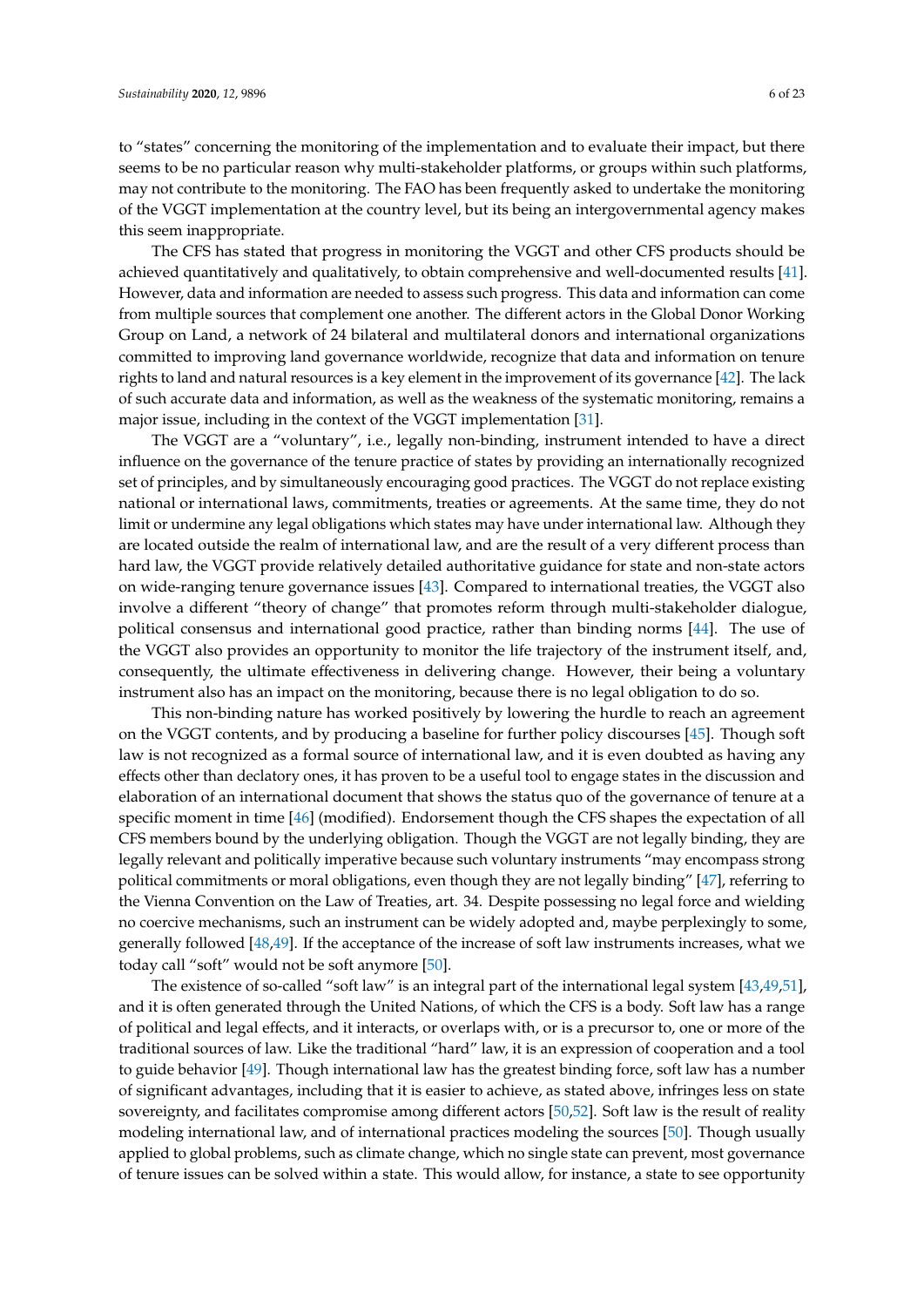in the prospect of greater investment inflows, and therefore in generating favorable conditions for competition for and attracting such investments in land, maybe at the cost of tenure rights and tenure right holders, and/or at the cost of environmental and social development, leading to land dispossession, environmental degradation, and the marginalization of smallholder family farmers [\[43\]](#page-20-0). To avoid such unfair competition at the costs of tenure rights and right holders (e.g., a "race to the bottom"), the VGGT advocate for international cooperation in today's interdependent world to achieve harmonized, efficient approaches to the governance of tenure of land and natural resources. The adoption of the VGGT implies cooperation between states to overcome sub-optimal or even negative outcomes affecting sustainable development, especially in the case of transboundary tenure issues [\[8\]](#page-18-3) or unfair competition. However, regulation at the national level is possible in both cases [\[49\]](#page-20-6).

There are two main reasons why soft law instruments play a crucial role in contemporary international law [\[50\]](#page-20-7): (1) soft law instruments constitute legal texts that are generally complied with, but free from, the pressures of the principle that agreements must be kept, as well as from the rules of customary international law; (2) soft law is a helpful technique in situations where states want to act collectively, but at the same time do not want to restrain their freedom of action, and opt for the possibility to be part of something without committing to it. It is, of course, not an ideal situation, but it is a very pragmatic solution.

The other side of the coin is that, by transferring the soft lawmaking authority to non-state entities, such as the CFS, states circumvent the requirement that they must consent before being bound by a legal obligation. Soft law avoids the problem of states having to go through a lengthy ratification process, as is the case for international treaties, with legal and constitutional control, and which, perhaps, limit democratic accountability for the policy to which they have agreed [\[50\]](#page-20-7). Pronouncements through the CFS are non-binding with respect to future governance of tenure conduct. Instruments like the VGGT can, therefore, be seen as internationally customary law. However, non-binding instruments endorsed through the CFS, rather than through formal adoption and ratification, can have legal significance when they shape expectations as to what constitutes compliance. Such non-binding instruments can enhance international coordination and cooperation over time [\[53\]](#page-20-10).

It should be noted that voluntary instruments can have a substantive function in the rule-making process. The broad-based FAO soft law instruments like the "Voluntary Guidelines to Support the Progressive Realization of the Right to Adequate Food in the Context of National Food Security" [\[54\]](#page-20-11), "Code of Conduct for Responsible Fisheries" [\[55\]](#page-20-12), "Responsible Management of Planted Forests: Voluntary Guidelines" [\[56\]](#page-20-13), and the CFS instrument the "Principles for Responsible Investment in Agriculture and Food Systems" [\[57\]](#page-20-14) and the VGGT [\[8\]](#page-18-3) have gained international recognition and wide acceptance. These soft laws are more comprehensive, and provide more details, hence they are considered to be better suited for technical matters and good practices. It is FAO's experience that they have a positive impact in guiding national policies and legislation in many countries.

Such instruments are susceptible to network effects; where these are present, soft law stands a good chance of succeeding [\[48\]](#page-20-5). The network effect appears when the value of the instrument increases with each additional user of the same instrument, which in turn draws more users. This is a kind of "snowball effect". The network effect induces more and more recognition, which leads to ever wider adoption, and, over the long run, to convergence. It may be tempting to think that soft law instruments possess only limited force because they lack concrete coercive mechanisms, but they can exert significant adoption and even compliance pressure (e.g., peer pressure among neighboring states). Thus, for successful soft law instruments, there is no need for a centralized authority to legislate, because they "self-standardize" [\[48\]](#page-20-5). Another advantage of soft law instruments is that they make principles and practices clear. Being commonly agreed upon, in cases such as that of the VGGT, makes these instruments all the more attractive for adoption, especially as there are no competing standards.

Soft law is also effective as a "testing ground" for new, innovative ideas in reviewing and improving national policies and laws on land, fisheries and forests in a world of rapid change and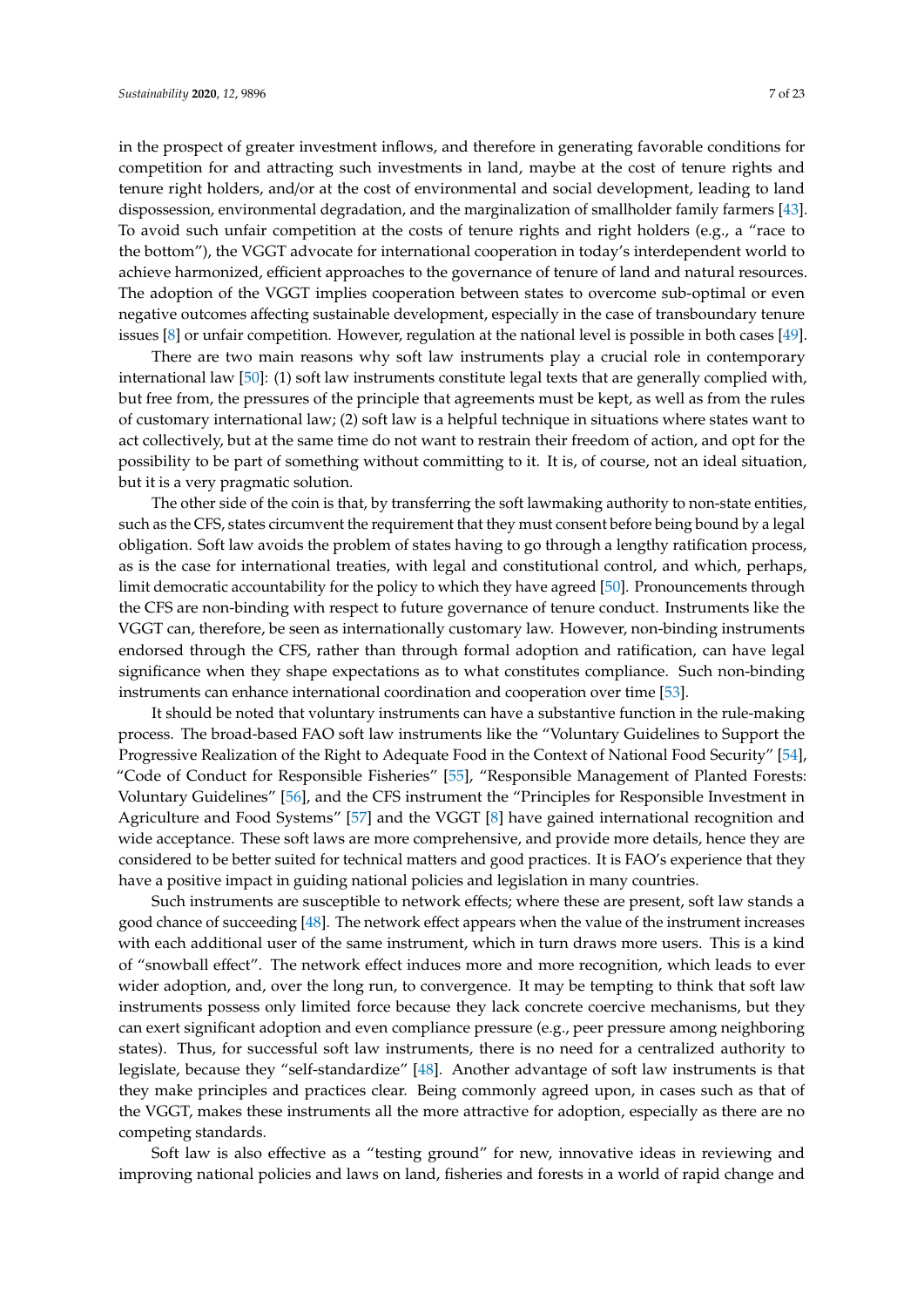future upcoming challenges. It is thus far more likely to be relied upon in greater amounts in the future. Soft law also plays a complex role in norm creation while interacting with hard laws [\[52\]](#page-20-9). The voluntary nature of soft law, like the VGGT, is only one component of being soft. In refining the concept of soft law, the levels of "softness" or "hardness" are determined not only by the dichotomy of binding versus non-binding, but with three additional criteria being obligation, precision and delegation [\[45](#page-20-2)[,52\]](#page-20-9). The VGGT are an instrument with clear subjects and statements of obligations and responsibilities. The rights and obligations they impose on states and non-government actors (VGGT parts 3 and 4 in [\[8\]](#page-18-3)) and the delegation of authority to implement them (VGGT paragraph 5 and 7) are well stipulated. The VGGT cover not just land, fisheries and forest law, but all of the institutions that enable land, fisheries and forest law instruments. The subject of the VGGT is not just the state, but also non-government actors, which have a responsibility to respect human rights and legitimate tenure rights (VGGT paragraph 3.2). The VGGT acknowledge not just customary tenure systems, but also informal tenure. They are more comprehensive and inclusive regarding a variety of tenure systems that exist in various contexts, and that are the basis for sustainable economic and social development. The ways in which a society ultimately defines its tenure systems will influence their development trajectory. The VGGT underline the availability of multiple methods of governing land, fisheries and forests.

Finally, it should be stated that states and other actors may adopt soft law provisions in order to elaborate the provision of existing hard law [\[53\]](#page-20-10). Over time, the international consensus embodied in the VGGT can provide the foundation for the development of legally binding norms [\[43\]](#page-20-0). Thus, when a country enacts all or part of an international soft law instrument like the VGGT, that soft law becomes hard law in that country. One should, however, realize that whenever there is a lack of connection with the national parliament and other democratic bodies for the legitimacy of the VGGT implementation, this makes it comparatively harder to implement such soft law, especially when public support, public funding and legislation are needed [\[50\]](#page-20-7) ( modified).

## <span id="page-7-0"></span>**4. Monitoring: Ownership and Accountability**

Monitoring, as the measuring of the evolution of tenure governance over time, can also be seen in a different light [\[6\]](#page-18-1):

- 1. Increasing the ownership of the VGGT through national dialogues can successfully support identified national priorities. Monitoring, in this sense, is not about measuring progress, but actually about making people aware, increasing commitment, and driving change.
- 2. Increasing the accountability of the government and its agencies by emphasizing the link between the VGGT and human rights obligations.

The reformed CFS, as an intergovernmental committee, committed itself to "take into consideration the views of all participants and stakeholders to the fullest extent possible in order to foster ownership and full participation" [\[35\]](#page-19-10). Participation in the CFS includes participating in negotiation, on par with states up to the point where the states reach a consensus. The underlying reasoning, and the prevalent logic, is that states are responsible for taking final decisions because they are accountable for implementing them [\[58\]](#page-20-15) (modified). This means that the states are the empowered space, whereas the CFS provides a so-called "public space" in which a diversity of viewpoints and wide-ranging discourses interact (ideally without legal restrictions) [\[59\]](#page-20-16).

Monitoring is a precondition of accountability, i.e., the responsibility for actions and decisions according to the rule of law. The specific issue of accountability, within and outside the CFS framework, is one of the most critical issues for enhanced food and nutrition security [\[14\]](#page-18-8). The Working Group on the Monitoring of the Civil Society Mechanism (CSM) for relations to the CFS, stated that "even though decisions and recommendations of the CFS are voluntary, accountability is vital, connecting what happens at the local and national level with decisions made at the global level" [\[31\]](#page-19-6). For social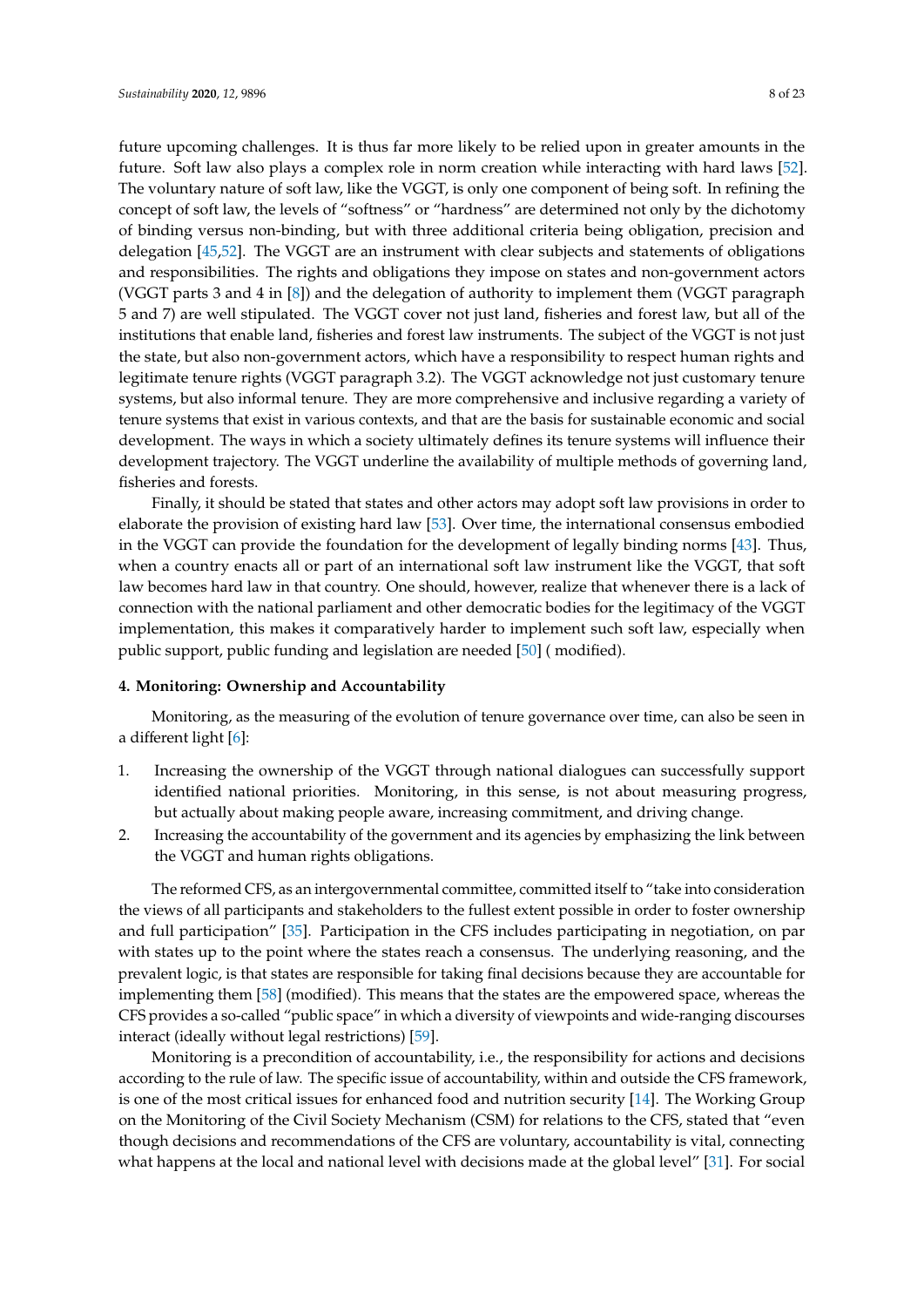movements and civil society organizations, monitoring is a precondition for accountability, which in turn is a key element of human rights based governance [\[31\]](#page-19-6).

This is particularly relevant for social movements and civil society organizations in countries with dual, or multiple, legal systems: statutory, customary and informal systems. The users of these systems can be found in urban areas, rural areas, informal settlements or squatting areas, respectively. Having multiple systems often leads to tenure insecurity and disputes. The way in which to effectively integrate all these different forms of tenure is a policy challenge in many countries. The more so as approximately two billion people are estimated to live under customary tenure systems. Thus, customary tenure systems are a major global system. These systems are as much a social system as a legal code, and from the former they obtain their enormous resilience, continuity, and flexibility [\[60\]](#page-20-17). When these systems are not valorized, people lose rights that are critical to their livelihoods, causing resistance, and increasing poverty among already vulnerable and marginalized communities and groups [\[61\]](#page-20-18). For example, women stand to lose more as they often hold secondary and derived tenure rights (e.g., gathering rights) in customary tenure systems, and they do not hold not the primary use rights [\[62\]](#page-20-19). Facing this policy challenge is of the utmost priority because land is being sought for foreign and domestic agricultural investments, forest resources are being commoditized, tourism is expanding, mineral resources are being exploited, carbon markets are being created, and new land markets are being created in peri-urban areas. Customary tenure is not only a policy challenge, it is also a practical challenge because very little is known about the diversity in and complexity of customary tenure systems. The reason is that customary tenure systems are inherently unique to the localities in which they operate. They often comprise complexities not found in statutory systems that address more general principles and concerns [\[61\]](#page-20-18).

Governments and other institutions (including customary authorities and organizations) are accountable to the right holders, among which are the vulnerable and marginalized people. Conceptually, the accountability between right holder and duty bearer is key to the responsible governance of land, fisheries and forests. A clear accountability framework is needed for CFS decisions and recommendations to translate into changes on the ground [\[14\]](#page-18-8). The use of "voluntary" in the Working Group on Monitoring of the Civil Society Mechanism (CSM) for relations to the CFS citation should be read while knowing that the decisions and recommendations of the CFS represent a consensus. The members of the CFS do have a responsibility when they are part of this consensus (see also paragraph 3, in which soft law is discussed).

This procedural dimension of governance and the ways in which it is developing are not well captured in the "2030 Agenda for Sustainable Development" goals (SDG) and the indicator framework (adopted by 193 Member States of the United Nations after broad global multi-stakeholder consultation, thereby committing the international community to end poverty and hunger and achieve sustainable development in the social, economic and environmental dimensions). It will take some time before the tenure governance relevant indicators 1.4.2, 5.a.1 and 5.a.2 (Table [1\)](#page-9-0) are actually actively monitored. The same applies to the indicators related to the procedural aspects of governance on responsive and inclusive decision-making (16.7.1 and 16.7.2) and access to information (16.10.2) [\[6\]](#page-18-1).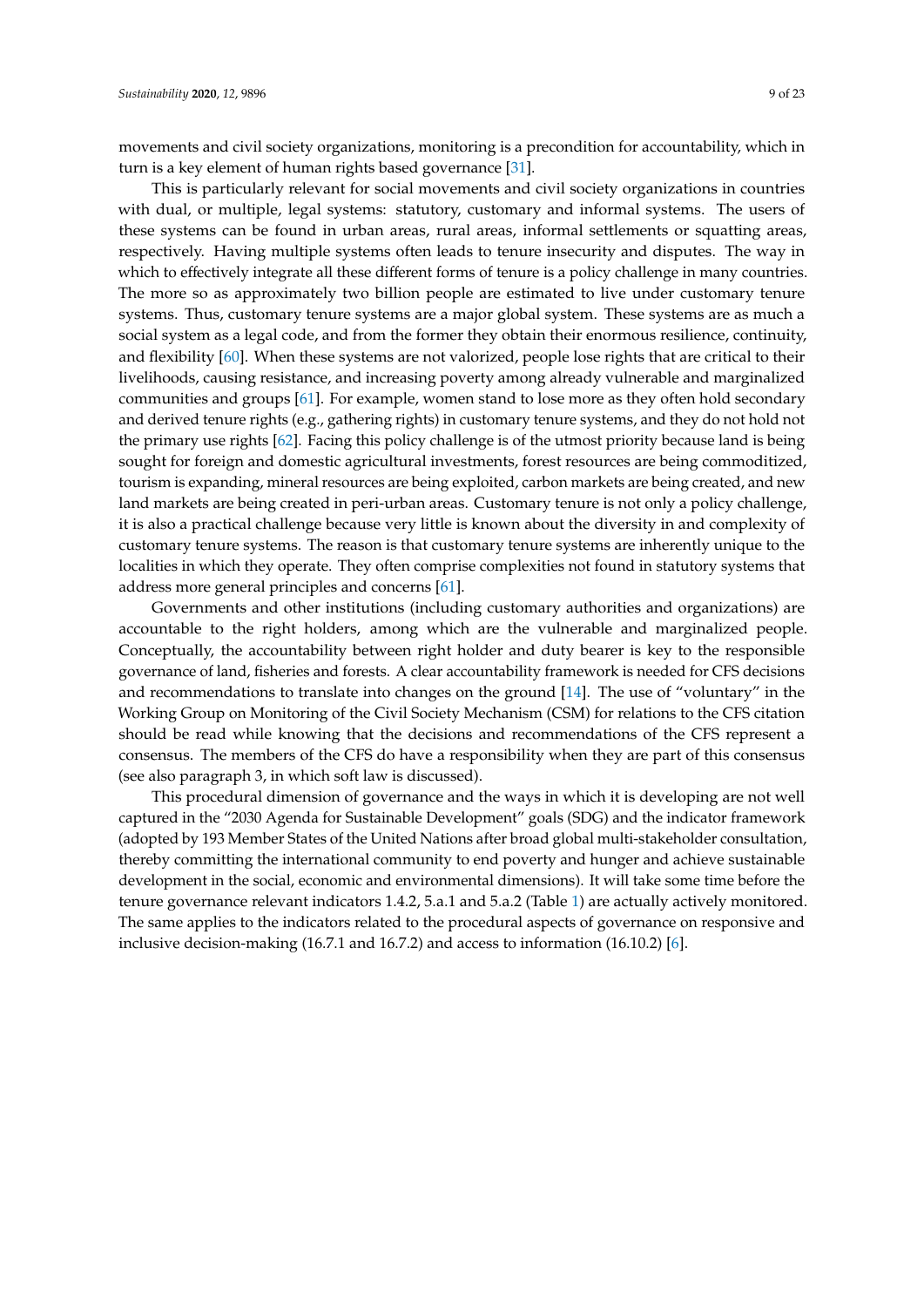| <b>SDG Goals</b>                          | <b>SDG</b> Indicator | Description                                                                                                                                                                                                                                                                                                                                                                                                                 |
|-------------------------------------------|----------------------|-----------------------------------------------------------------------------------------------------------------------------------------------------------------------------------------------------------------------------------------------------------------------------------------------------------------------------------------------------------------------------------------------------------------------------|
| No poverty                                | 1.4.2                | Proportion of total adult population with secure tenure<br>rights to land, with (1) legally recognized documentation<br>and (2) who perceive their rights to land as secure, by sex<br>and by type of tenure.<br>Proportion of total agricultural population with ownership<br>or secure rights over agricultural land by sex;<br>Share of women among owners or rights-bearers of<br>agricultural land, by type of tenure. |
| Gender equality                           | 5.a.1                |                                                                                                                                                                                                                                                                                                                                                                                                                             |
| Peace, justice and<br>strong institutions | 5.a.2                | Percentage of countries where the legal framework<br>(including customary law) guarantees women's equal rights<br>to land ownership and/or control.                                                                                                                                                                                                                                                                         |
|                                           | 16.7.1               | Proportions of positions (by sex, age, persons with<br>disabilities and population groups) in public institutions<br>(national and local legislatures, public service, and judiciary)<br>compared to national distributions.                                                                                                                                                                                                |
|                                           | 16.7.2               | Proportion of population who believe decision-making is<br>inclusive and responsive, by sex, age, disability and<br>population group.                                                                                                                                                                                                                                                                                       |
|                                           | 16.10.2              | Number of countries that adopt and implement<br>constitutional, statutory and/or policy guarantees for public<br>access to information.                                                                                                                                                                                                                                                                                     |

<span id="page-9-0"></span>**Table 1.** SDG goals and indicators that are directly relevant to tenure rights, decision-making, and access to information [\[63\]](#page-20-20).

Thus, instituting responsible tenure governance and improving accountability continue to be daunting tasks.

#### **5. Plural Perspectives on Monitoring**

Monitoring can take different perspectives according to different actors. Several approaches to monitoring exist, such as a result-based management approach, the human rights based approach, and the good practices approach (described in more detail in Sections [5.1](#page-10-0)[–5.3\)](#page-12-0). All of these approaches have their own merits.

The concept of tenure governance is interpreted as referring to [\[11](#page-18-6)[,64](#page-20-21)[–66\]](#page-21-0):

- *Structures*, i.e., the legal structures (e.g., constitution, statutory and customary laws) in place in the state, and the rules that govern and mediate relationships, decision-making and enforcement.
- *Processes*, i.e., (1) the policies, programmes and measures necessary to give effect to and actually implement what is laid out in the constitution and laws; and (2) the ways in which the formal institutions and informal arrangements actually implement the programmes and other measures. Thus, this refers to the ways in which decisions are made, and by whom; the ways in which decisions are implemented and accounted for; and the ways in which disputes are managed (i.e., people-oriented).
- The *outcomes and results* achieved because of policies, administration, and programmes, etc. (e.g., the actual patterns of tenure and stakeholders' access to, control over, and use of land, fisheries and forests).

This means that the monitoring of tenure governance could address any of these governance aspects, or a combination of them. This shows how complex such monitoring actually is. Whether it is perceived as a structure, a process, or outcomes and results, tenure governance relates to decision-making processes where multiple actors with different roles and interests interact [\[67\]](#page-21-1). Structures and processes are two components of tenure governance that are driven by the human dimension, whereas outcomes and results show the interaction in space and time between the human and biophysical dimensions.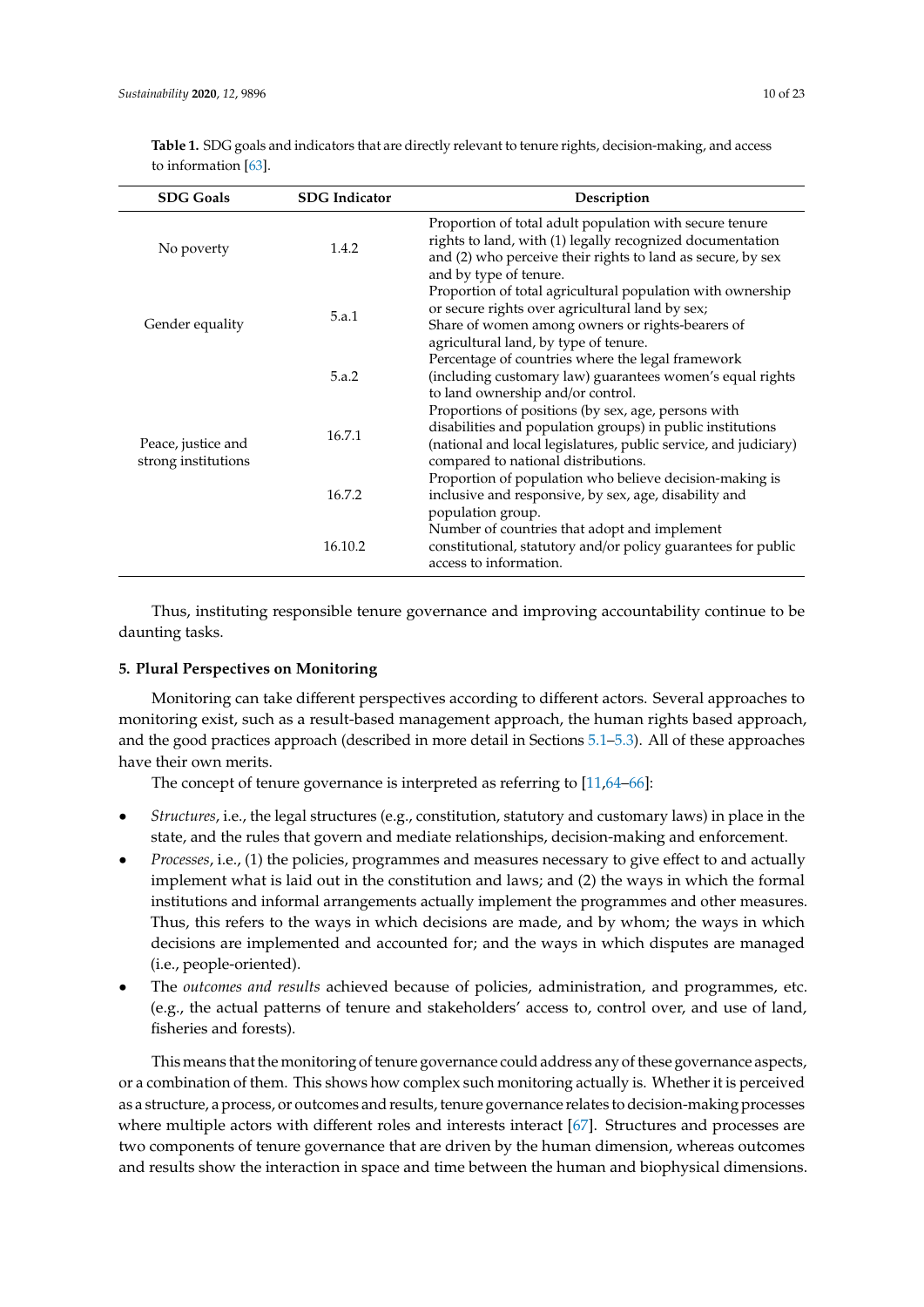The actors involved in tenure governance can be brought into a space to have a conversation that allows non-consensual views to be expressed [\[66\]](#page-21-0).

Such monitoring should also cover different levels and, at best, comprise an integrated multi-level architecture taking into account the different roles of different stakeholders [\[68\]](#page-21-2). For example, at the national level, the structures, processes and outcomes should be assessed through a participatory approach of, for example, the policy and legal frameworks, the organizational framework, and the existing coordination mechanisms. The monitoring of processes in particular should be carried out with the participation and consultation of the relevant stakeholders. The monitoring of outcomes is related to the realities on the ground, such as the actual or perceived tenure security, and the control of and access to land and natural resources by local communities. The outcomes represent the level at which people experience whether tenure governance is responsible and whether it is progressing (and may include perceptions). The challenge will be to be able to attribute changes to actions, as for any monitoring exercise.

The multi-dimensional nature of the VGGT requires implementation with a holistic perspective, which includes several policy areas, such as natural resources management, investment in agriculture, trade policy, and other sectors such as energy and infrastructure [\[69\]](#page-21-3).

Monitoring the VGGT means that indicators have to be defined, and benchmarks should be set against specific goals and timeframes. These benchmarks and indicators are dependent on the objective of the monitoring and the context. Consequently, they can vary from country to country, and within a country, from area to area. The most likely approach to the study of change is the comparison of the state of tenure at a certain point in time to the state at a later moment in time, thereby focusing on a representation of temporal data in which snapshots are created for each moment in time. The result does not contain the immediate link between the spatial and temporal dimensions of the changes that occurred. However, one can also document the relationships between the identified states and the processes that led up to these relationships [\[70\]](#page-21-4). The latter is crucial for the (better) understanding of the tenure governance processes. However, indicators—by their very nature—are less suitable instruments to assess the procedural dimension of the governance of land and natural resources. Given the urgent necessity to enhance the accountability of governments and their organizations, there is thus a need to complement the existing indicator-based monitoring approaches [\[6\]](#page-18-1).

Within the CFS, which—after its reform—created a unique compilation of various views that are not typically represented on United Nations committees [\[40\]](#page-19-15), the concepts of a result-based management approach and human rights based approach have been put forward by the stakeholders. Each system comes with its own merits, as will be described in the subsequent paragraphs. Considering the length of legal and organizational processes, more time may be needed to gain enough perspective on the integration and use of soft law instruments like the VGGT.

#### <span id="page-10-0"></span>*5.1. Results-Based Management Approach to Monitoring*

The results-based management approach assumes that the objectives have been clearly defined at the onset, and that it is possible to identify what works and what does not. Results-based management means a life-cycle approach to management in which actors seek to ensure that their actions contribute to the achievement of the desired results by iteratively using actual results to inform their future actions [\[23](#page-18-17)[,71\]](#page-21-5).

This approach poses a number of challenges to the CFS, such as the definitions of the objectives, and issues of causality and temporality. The definition of a set of specific and measurable objectives for the VGGT is not obvious, nor is the establishment of a baseline. The VGGT are not a stepwise procedure or methodology to obtain responsible governance of tenure, such as could be the case with a technical guide, a strategic plan, or a project. The observed changes in tenure governance are not easily, if at all, attributable to specific interventions, as is required by a cause–effect logic. The VGGT address multiple dimensions and scales in changes in the policy, legal and organizational frameworks. Temporality is also an issue, as changes in tenure governance are long-term processes. More fundamental is the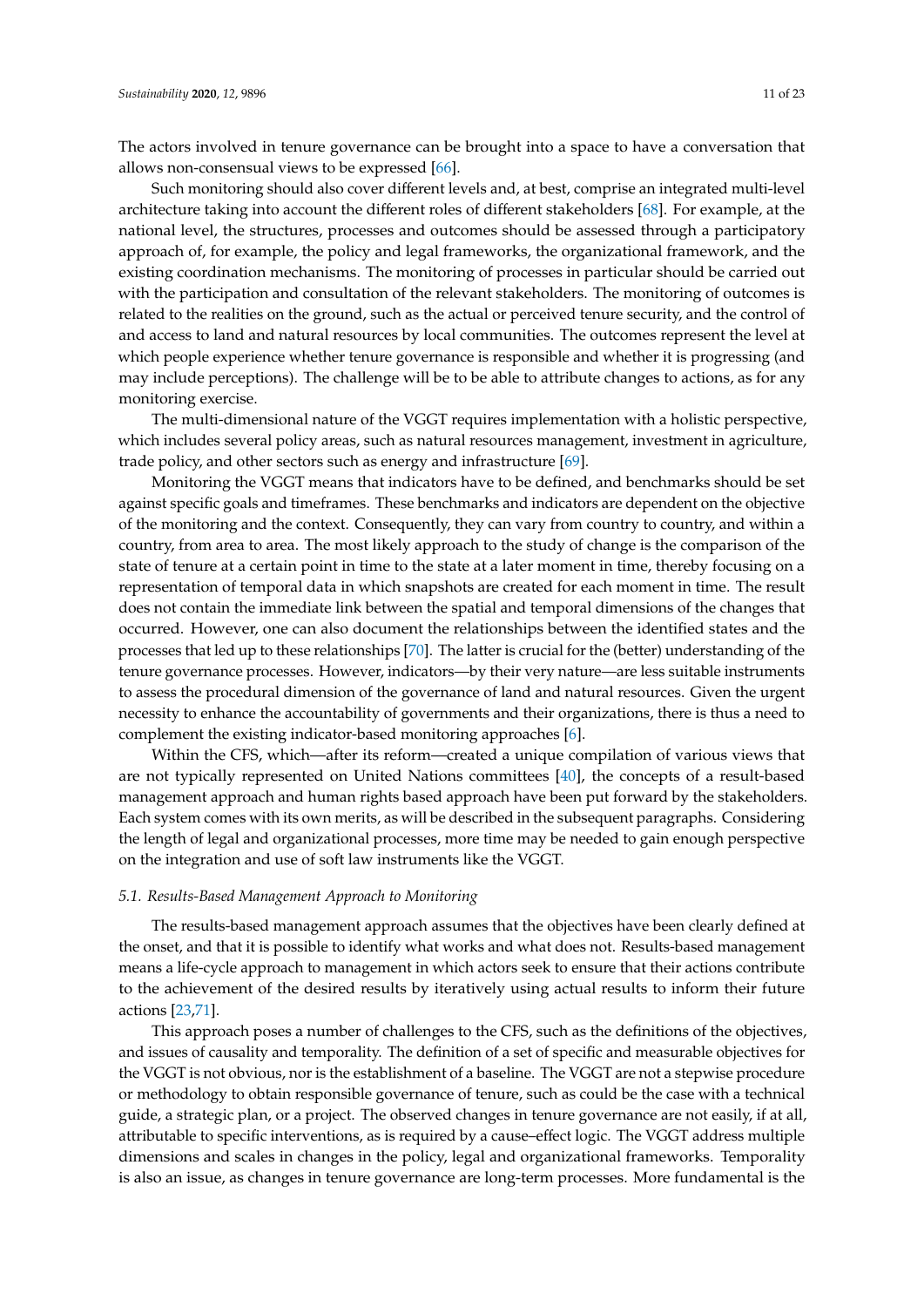issue that the CFS is *not* the body to design and implement programmes and projects. This is a task for members, as they are ultimately responsible for implementation. They may want to call on the executing agencies of the United Nations or resource partners, if necessary.

The Open-Ended Working Group on Monitoring of the CFS defined effectiveness as "the extent to which CFS outcomes are achieved, or are expected to be achieved" [\[72\]](#page-21-6). To overcome the problems of causality and temporality, most indicators are proposed focus on processes (e.g., coordination and engagement, participation and inclusiveness, evidence-based policy making, etc.). This approach seems to measure the CFS's effectiveness, with the CFS looking at itself. Do changes in policy and practice ultimately not depend on the members? With this being the case, a number of stakeholders hope for more emphasis on the country level. In addition, giving more weight to processes than outcomes may be too limiting, as ultimately changing the situation on the ground is what matters in the daily lives of citizens.

# *5.2. Human Rights Based Approach to Monitoring*

The VGGT and the "Principles for Responsible Investments in Agriculture and Food Systems" [\[57\]](#page-20-14), both adopted within the CFS, as well as the 2030 Sustainable Development Agenda, call for people-centered, gender sensitive and human rights based approaches. With the emphasis on non-discrimination and the protection of marginalized groups in the VGGT, a human rights-based approach informs both sustainable development and environmental justice [\[73\]](#page-21-7).

The VGGT are intended to serve as a reference, and to provide guidance to improve the governance of the tenure of land, fisheries and forests. They do so by referring to "States' existing obligations under international law, including the Universal Declaration of Human Rights and other international human rights instruments" (VGGT paragraph 1.1), and by establishing provisions on the ways in which to interpret these in the context of the tenure of land, fisheries and forests [\[64\]](#page-20-21). The VGGT place tenure rights in the context of human rights. There is currently no international consensus that a tenure right is a human right. However, tenure rights are important for the realization of human rights, such as the right to a standard of living that is adequate for health and well-being, including food and housing (see Article 25 in the Universal Declaration of Human Rights, and Article 11 in the International Covenant on Economic, Social and Cultural Rights) [\[74\]](#page-21-8). Countries use the VGGT when developing their own strategies, policies, legislation, programmes and activities. They allow governments, civil society, the private sector, and citizens to judge whether their proposed actions and the actions of others constitute acceptable practices. The VGGT provide practical guidelines on the ways in which to comply with human rights obligations, and provide guidance on the ways in which to ensure that these are upheld: "Given that all human rights are universal, indivisible, interdependent and interrelated, the governance of tenure of land, fisheries and forests should not only take into account rights that are directly linked to access and use of land, fisheries and forests, but also all civil, political, economic, social and cultural rights [\[8\]](#page-18-3) (paragraph 4.8)

A key element of the VGGT is the recognition of *legitimate* tenure rights and associated duties, meaning all existing tenure rights and associated obligations, whether formally recorded, or socially-recognized but not (yet) formally recorded. Records on legally recognized rights often exist in cadasters and/or land registries, although they may be outdated, but formal records on socially-recognized rights are basically non-existent. It is important to capture the socially-recognized rights (see also Section [4\)](#page-7-0), as these are often indispensable for exercising a series of human rights, such as the rights to food and adequate housing, and the right to water, among others. The concept of legitimate tenure rights will assist in recognizing and protecting such rights and right holders, as well as opening up the discussion on such rights that are based on customs and habits, because these tenure systems are inextricably linked to the principle of protecting human dignity [\[65\]](#page-21-9).

The VGGT are considered to be a specification of existing human rights obligations for the natural resources [\[75\]](#page-21-10). The current global governance framework underpins human rights based, inclusive,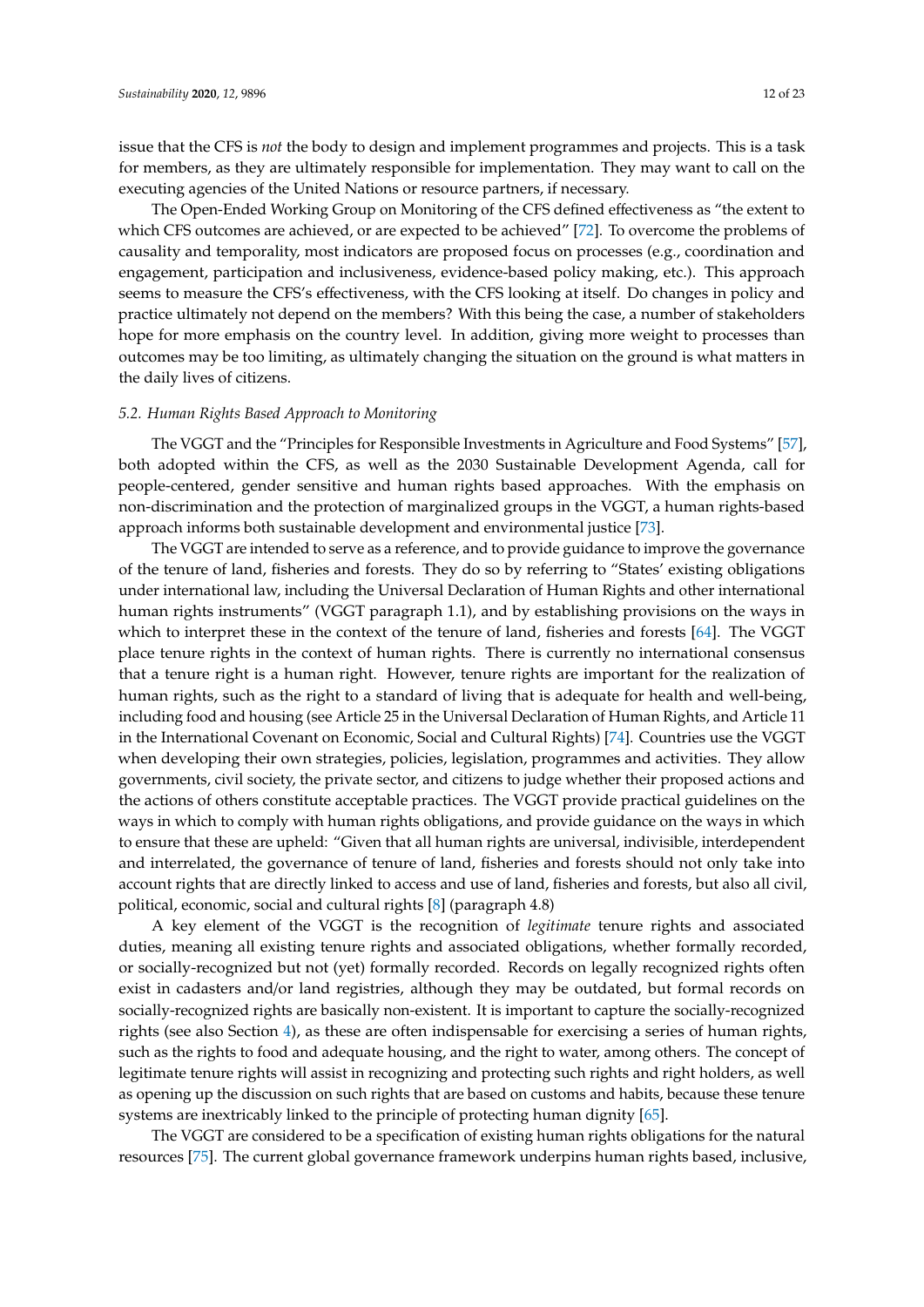and accountable monitoring [\[6\]](#page-18-1). Having a human rights based approach implies going beyond secure access to land to include equitable access to it, ensuring equal opportunities [\[69\]](#page-21-3).

The human rights based perspective understands monitoring as a mechanism to guarantee the application of agreements, and to hold parties accountable for it. This approach implies that states have obligations to their citizens, i.e., to the people whose tenure rights should be protected [\[66\]](#page-21-0). The focus in this approach is on governments that have negotiated and built agreements in the form of CFS decisions and recommendations, such as the VGGT. In-depth, qualitative, and judicial assessments are the basis of this approach, rather than quantitative indicators.

A human rights based approach to monitoring the VGGT does not have to stand on its own, but can contribute by being complementary to the existing monitoring initiatives. For example, it can complement the qualitative indicator of SDG 1.4.2, defined as the "Proportion of total adult population with secure tenure rights to land", especially in its second part, where it states "who perceive their rights to land as secure, by sex and by type of tenure" [\[63\]](#page-20-20).

#### <span id="page-12-0"></span>*5.3. Good Practices Approach*

Detailed cases from specific right-holder groups may highlight the challenges and opportunities to improve responsible tenure governance that may not be highlighted in more general monitoring approaches (e.g., SDG indicators 5.a.1 and 5.a.2 related to women's land rights). For example, the VGGT principle of gender equality, i.e., ensuring "the equal right of women and men to the enjoyment of all human rights, while acknowledging differences between women and men and taking specific measures aimed at accelerating de facto equality when necessary" [\[8\]](#page-18-3) (p. 5), may pose challenges and opportunities for women and men.

As an example, case study evidence from Northern Cambodia shows that indigenous women's access to and participation in community affairs has become more complex by becoming intertwined with legal and administrative structures, markets and networks, or development actors. Norms, values, and the cultural construction of gender brought in by mainstream influences in Northern Cambodia are less inclusive and may act to marginalize indigenous women. When communities move to integrate into these new networks, women are either able to maintain their ground with the support of the community that expresses inclusiveness, or they are left behind [\[76\]](#page-21-11).

The good practices approach is, in fact, adopted by the CFS. The work on the VGGT was selected as the focus of the "Global Thematic Event on Monitoring the Implementation of CFS Decisions and Recommendations" in October 2016. The event was designed to share experiences and take stock of the use of the VGGT, and to contribute to monitoring progress in their implementation. The CFS called for brief reports on experiences and good practices in the use of the VGGT, and received 62 submissions, comprising 47 country and regional submissions, and 15 global ones. This event was the first opportunity to share experiences and take stock of the use and application of the VGGT, as a contribution to monitoring progress towards their implementation. The CFS concluded that the contributions received from CFS stakeholders show the remarkable uptake of the VGGT in many countries, and that the use of the VGGT should be monitored on a regular basis, in line with the "Terms of reference to share experiences and good practices in applying CFS decisions and recommendations through organizing events at national, regional and global levels" [\[41\]](#page-19-16) endorsed at CFS 43.

For monitoring to be meaningful, it should not only provide information on the current state, but also on the way forward to promote good practices. The latter is also in line with the VGGT comprising internationally-recognized good practices.

#### *5.4. Complementary Approaches to the Monitoring of VGGT Implementation*

The above three approaches show that a single method used by one discipline/sector or stakeholder group to gain an understanding of complex, multi-scale processes does not provide an increasing understanding of the ways in which individuals and groups in dynamic, complex, socioecological settings react to policy, legal, and organizational frameworks that affect their tenure systems.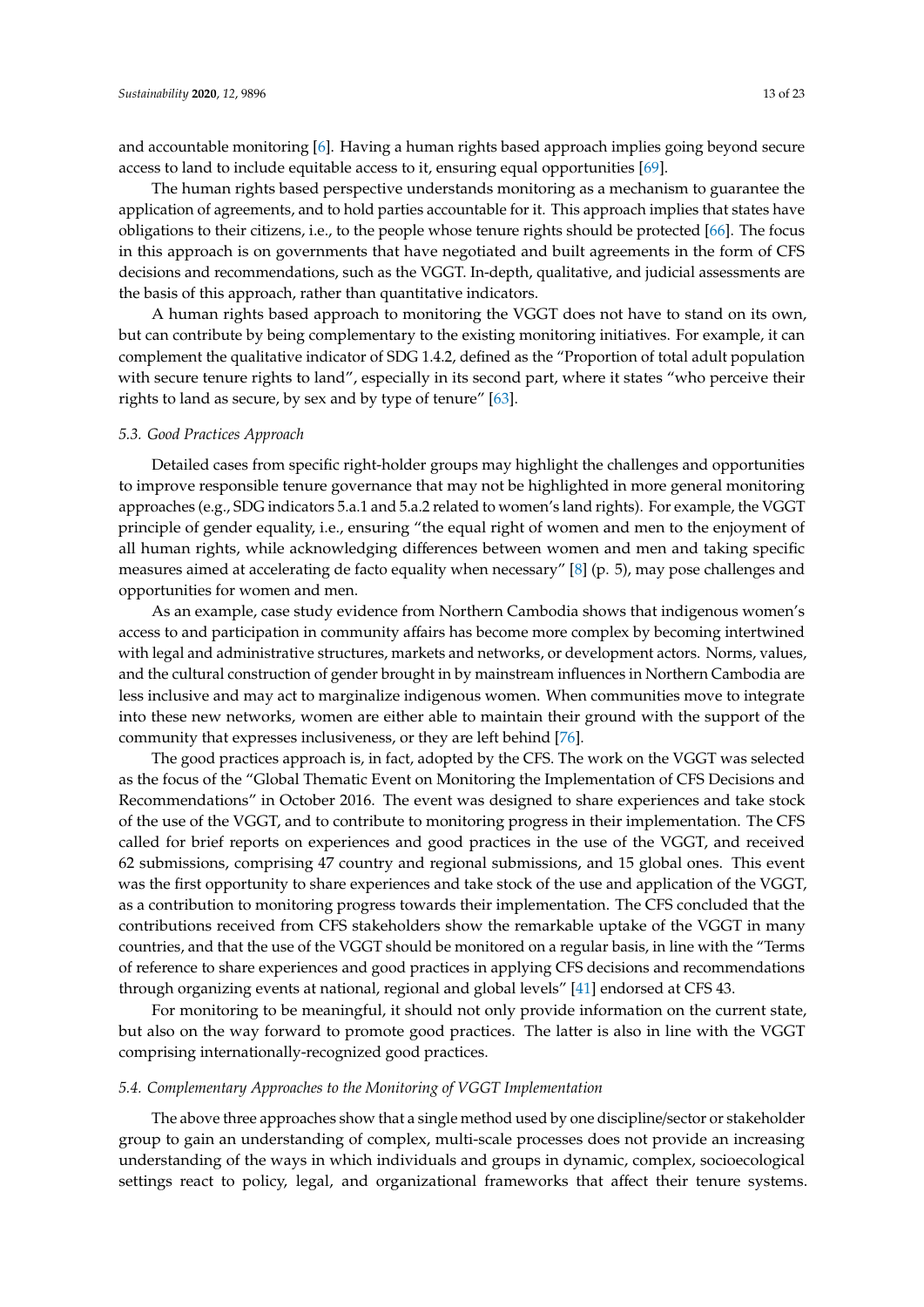Rather, a combination of approaches will be needed (combining qualitative participatory monitoring methodologies with technical and statistical ones) in order to increase and enrich our understanding.

Several initiatives are undertaken to collect data on land governance and tenure security for different purposes, such as, in alphabetical order:

- The FAO's forest tenure assessment tool [\[77\]](#page-21-12); gender and rights database [\[78\]](#page-21-13); legislation assessment tool for gender-equitable land tenure [\[79\]](#page-21-14); capacity analysis of the enabling environment, institutions and individuals for the VGGT implementation in the context of a specific country process [\[80,](#page-21-15)[81\]](#page-21-16); and the World Programme for the Census of Agriculture [\[82\]](#page-21-17).
- The Global Donor Working Group on Land governance map and database showing existing funding and its distribution [\[83\]](#page-21-18).
- The Global Land Indicators Initiative (GLII), which has developed 15 globally-comparable indicators on land designed through extensive consultations with multiple actors. Many of these indicators go beyond the datasets found in formal cadaster systems; they cover aspects of the VGGT, human rights, corruption, and others [\[84\]](#page-21-19).
- The International Land Coalition's LANDex, which uses the VGGT as an umbrella for land governance monitoring (19 indicators covering 46 VGGT subprinciples) [\[85\]](#page-21-20).
- The Land Matrix as an independent global land monitoring initiative that promotes transparency and accountability in decisions over large-scale land acquisitions [\[86\]](#page-21-21).
- The Prindex on perceived tenure insecurity [\[87\]](#page-22-0).
- The Rights and Resources Initiative collecting tenure data with the Tenure Data Tool and LandMark Map [\[88\]](#page-22-1).
- SDG reporting (see Table [1\)](#page-9-0).
- The Working Group on Monitoring of the Civil Society Mechanism for relations with the CFS collecting and synthesizing civil society experiences regarding the use and implementation of the VGGT [\[31](#page-19-6)[,89\]](#page-22-2).
- The World Bank Land Governance Assessment Framework (LGAF) [\[90\]](#page-22-3).

This list is not exhaustive, but it shows a proliferation of initiatives that are all contributing to various views on tenure governance at various levels (though the country level prevails), but none shows a fully integrated perspective. The main question therefore is: to what extent could these data inform us on improved tenure governance, and can these data be used for monitoring purposes related to the VGGT implementation?

For instance, the LGAF predates the VGGT and, as argued by some, cannot be used as an adequate diagnostic tool to assess tenure governance. This is because it was not designed on the basis of the VGGT. The LGAF indicators were created by the principle of economic efficiency and the assumption that good land governance means the promotion of an efficient land market that would allow the transfer of land towards the most efficient users, rather than by equity or justice [\[31\]](#page-19-6). This approach is very different from the VGGT, which promote equitable access to land, fisheries and forests, recognizing the complex and contested nature of tenure governance.

Thus, multidisciplinary applied research in diverse national and international settings on the above data collection initiatives, and others, is essential for the development of an integrated perspective to achieve responsible governance of tenure. Most of the existing initiatives are still sector-specific.

However, one should keep in mind that tenure arrangements in one place do not render similar results if duplicated in other places, at other times, or at other scales. As already concluded for sustainable resource governance [\[91\]](#page-22-4), no single form of either tenure right or governance is uniformly associated with sustainable resource governance. Simple solutions do not exist for complex ecologies. The same applies to tenure governance and its monitoring.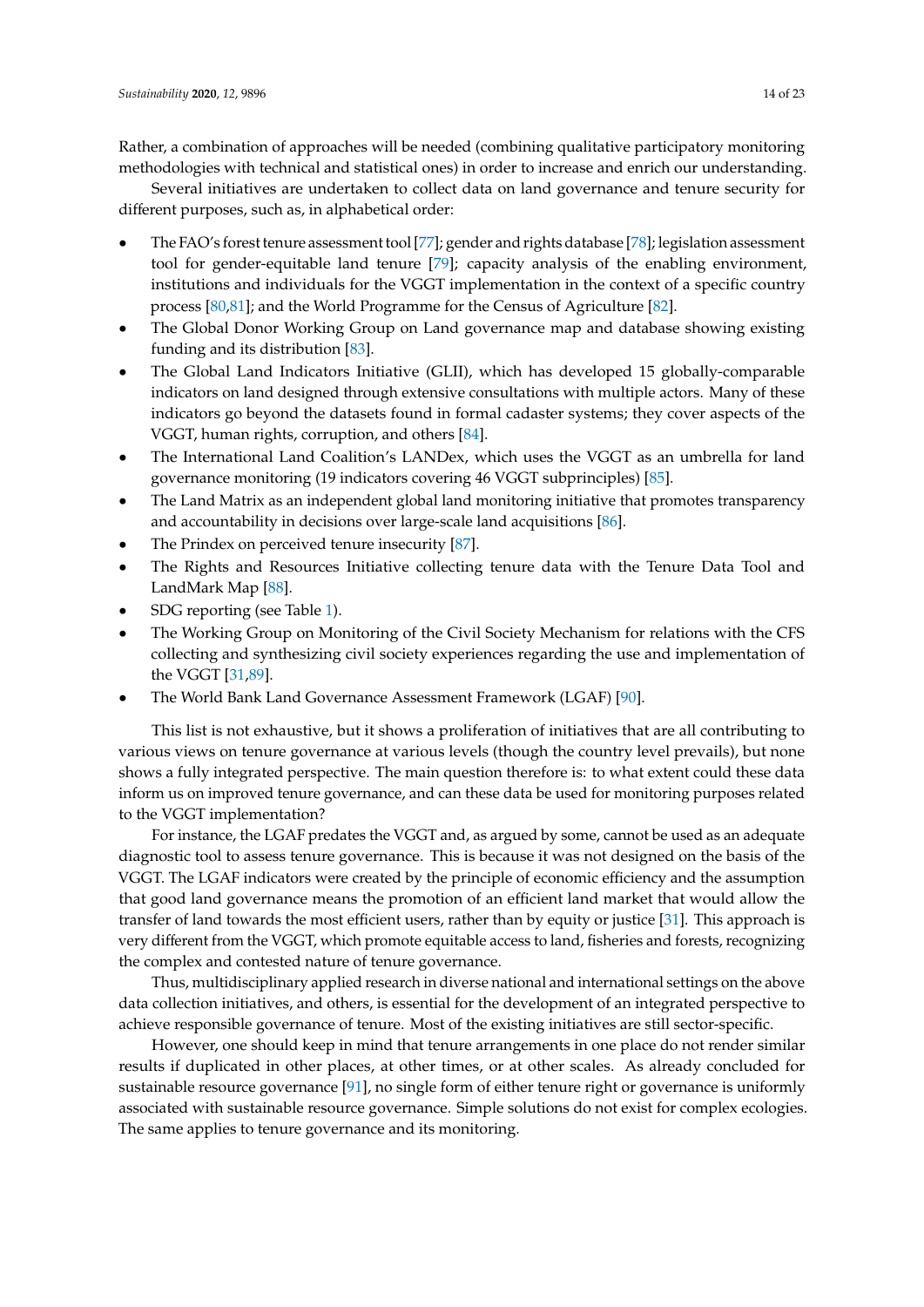#### <span id="page-14-0"></span>**6. Monitoring as a Space for Multiple Views**

Whether we are monitoring sustainable development, climate change or the responsible governance of tenure, we are dealing with complex systems. Governance of tenure relates to a complex system, and often has a contested character. One should realize that the same starting conditions can produce different outcomes, depending on the interactions of the elements in the system [\[92\]](#page-22-5).

The different stakeholders in the CFS may each have their own objectives and their own criteria for deciding whether the process is working and delivering the expected outcomes. It may be useful to account for this diversity of objectives through a diversity of analytical perspectives [\[14\]](#page-18-8). The CFS may of course opt for a single, common approach. As previously discovered in the field of land dynamics, there is more than one perspective on monitoring. Furthermore, no monitoring is neutral. The three approaches to monitoring described above each come with different tools and mechanisms. However, all of these approaches encounter difficulties when applied to the CFS decisions and recommendations, as the VGGT are neither a stepwise procedure to follow to achieve responsible governance of tenure, nor a legal binding agreement. The VGGT are a reference document furnishing a framework comprising principles and good practices. Thus, the issue of monitoring remains a challenge were it not that the CFS is also an inclusive platform on food and nutrition security where multiple views are expressed. Different actors with different views on the monitoring of the VGGT can convene at the CFS to express and exchange their views. The above means that the monitoring of the VGGT is neither a one-size-fits-all exercise, nor one that leads necessarily to the same outcomes.

Such plurality comprises a richness. Allowing space for multiple views means leaving no one's view behind. In the environmental sciences, the diversity of modeling approaches is advocated because the complexity of land dynamics cannot be addressed by a single model [\[70\]](#page-21-4). At the same time, several worldviews are allowed to co-exist, as that provides not only a much more flexible approach but also one that makes the world richer [\[70\]](#page-21-4). The same applies to monitoring the VGGT implementation.

## <span id="page-14-1"></span>**7. Pathways of Change**

The types of pathways of change expected from the improvement of tenure governance will vary among the stakeholders. Organizations with the same overall objectives of improved tenure governance will have different hypotheses of the ways in which the change will happen [\[93\]](#page-22-6). What will be required is to define these pathways of change formulated as outcomes in a causal framework. As has already been mentioned, the observed changes in tenure governance are not easily-attributable to specific interventions, as required by a cause–effect logic. However, trying to map this cause–effect logic of pathways of change supported by empirical data may be helpful, especially if simultaneous causal strands to achieve a goal are included. Furthermore, one should be open about assuming that a change is happening as a product of a certain intervention when the causes may be altogether different, or when the intervention is only partially responsible for the change. This causal framework is linked to a complex web of activities and outputs that are part of the logical framework within which interventions take place. These include perspectives and values in determining the ways in which a change is happening, and the ways in which to capture and convey that change [\[93\]](#page-22-6). An outcome is a state or condition that currently does not exist but must be in place for the initiative to work. A causal framework can be made using the concept of a theory of change that may shed light on the various pathways expected [\[24](#page-18-18)[,94\]](#page-22-7). Various paths may lead to the same outcome. In this manner, the series of outcomes will lead to the desired overarching goal (illustrated by "if–then" relationships between the outcomes). In the accompanying text, one can explain the connections between the outcomes, and why one outcome is needed to achieve another. Assumptions (of risks) may explain the contextual underpinnings of the theory. The graphic model in the theory of change is accompanied by a narrative that explains the logic of the whole framework. Adding causal links and mechanisms to the typical theory of change adds depth, articulates complexity, and increases the usefulness of the developed theory of change. In Figure [1,](#page-15-0) an example is provided of pathways of change illustrated by "if–then" relationships between outcomes towards the overarching goal of the responsible governance of tenure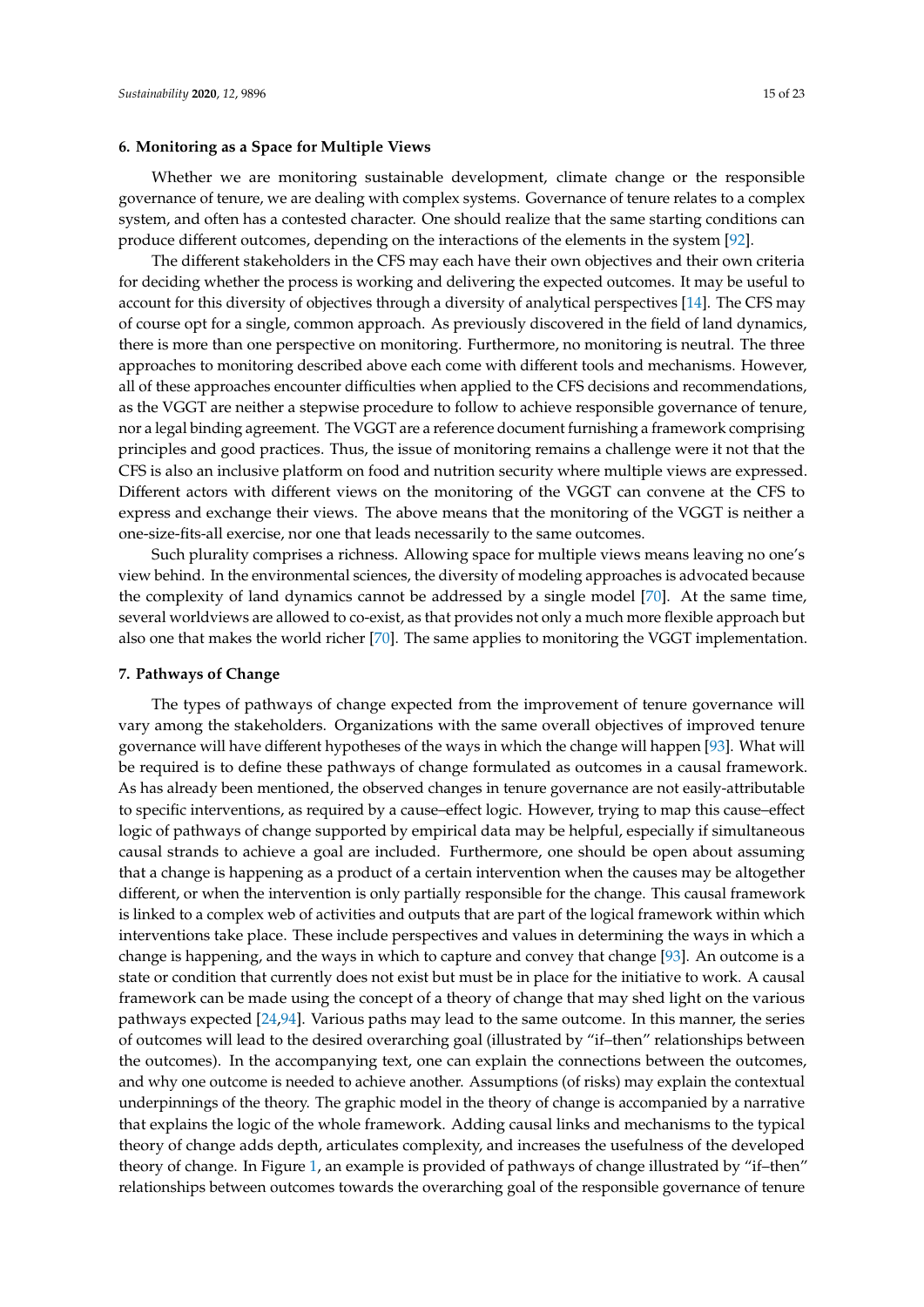<span id="page-15-0"></span>(in gray shading). It is important to note that this figure shows only a partial view of simultaneous causal strands to achieve the overarching goal.  $\overline{\phantom{a}}$ 



**Figure 1.** Example of simultaneous causal strands of if–then relationships between outcomes that **Figure 1.** Example of simultaneous causal strands of if–then relationships between outcomes that could be part of VGGT implementation pathways of change towards the overarching goal of responsible governance of tenure (in gray shading).

A theory of change is not stagnant; it can be adapted and fine-tuned based on the evidence collected. This is in line with the VGGT principle of continuous improvement mentioned earlier.

The adoption of a pluralistic approach to allow space for multiple views would entail different theories of change. This may address the CFS's need to assess the effects on interim and long-term outcomes, and the need for information on the ways in which the interventions produce such outcomes.<br>— The theory of change approach applies critical thinking to the design, implementation, and evaluation stages of initiatives and programmes (Table [2\)](#page-16-0) intended to sustain change in the context of support to countries on the VGGT implementation. It will also identify contextual factors that are likely to influence the intended outcomes, and the impact pathways through which these different influences in the set of change approach explicitly which the set of the set of the set of the set of the set of the set of the set of can combine to produce an expected outcome. Case studies at more detailed levels may exemplify the diversity of possible pathways. The theory of change approach explicitly and deliberately covers the structures, processes, and outcomes and results, as described above. Different stakeholders may each<br>. have their own theory of change, and these may operate simultaneously. Together, these will provide an inclusive and comprehensive tool for monitoring and evaluation.

The process used to design a theory of change is as important as the theory itself. If the process is commitment, thereby greatly facilitating the implementation stage. This echoes the character of the VGGT implementation. participatory and inclusive in nature, those involved at the design stage will show ownership and

Similar to the field of land dynamics, the examination of pathways of change, as documented in one or more theories of change, is crucial for the design of appropriate policy interventions aimed at the achievement of sustainable development, and the management of land and natural resources. To understand the cause-and-effect relationships of changes in tenure governance, it is critical to study the interactions between the temporal dynamics and the spatial pattern of tenure rights. Interactions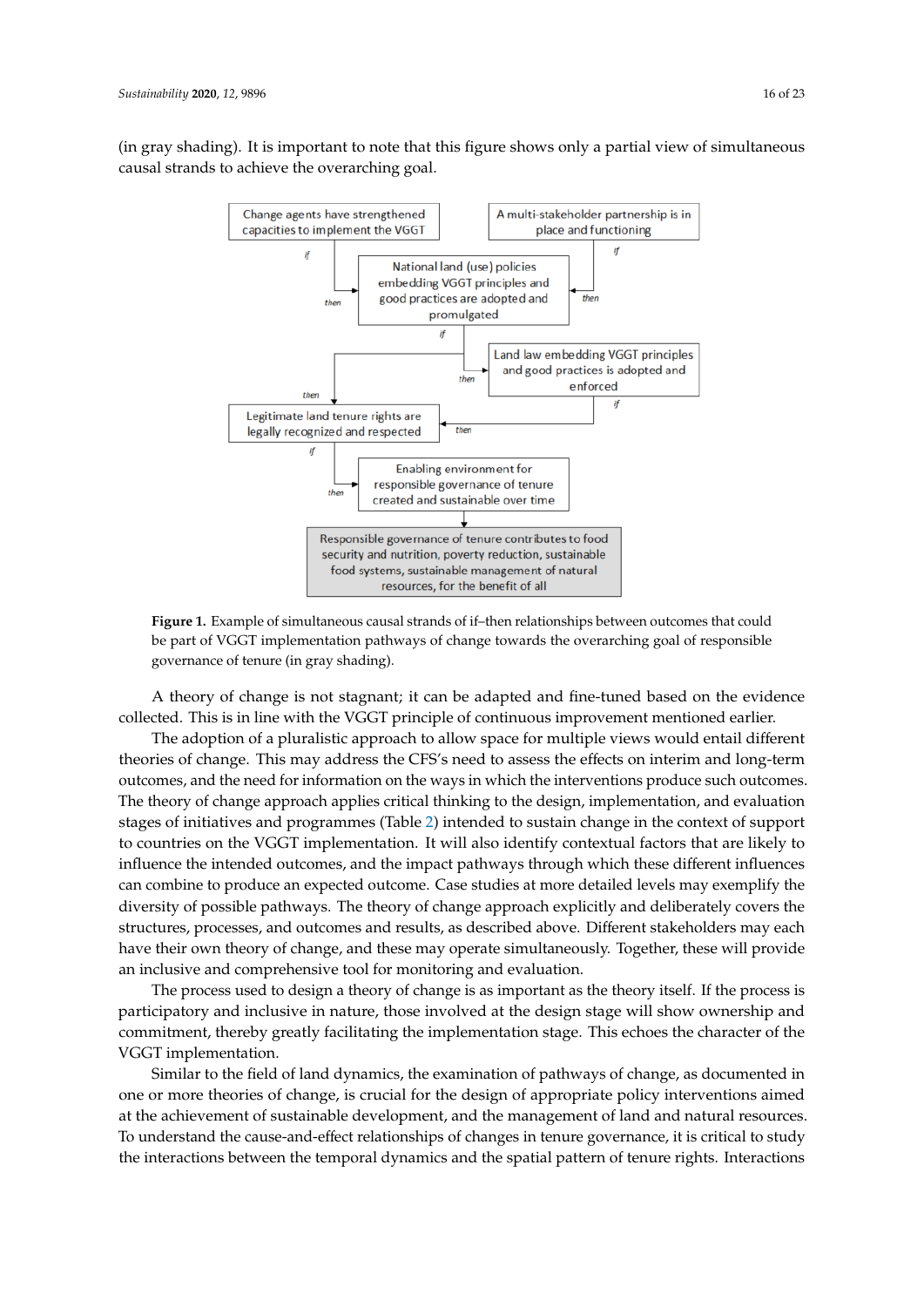<span id="page-16-0"></span>arise from feedback in the human–environment system, heterogeneity in this environment, and the influence of the tenure governance history [\[70\]](#page-21-4) (modified).

**Table 2.** The stages of the project or programme at which the theory of change may be useful.

#### **Design Stage**

- Help find the best scenario by exploring multiple possibilities through a participatory and inclusive methodology.
- Strengthen your programme by identifying potential weaknesses and gaps in logic, assumptions and risk.
- Build understanding and promote consensus, buy-in (i.e., ownership and commitment) and teamwork

#### **Implementation stage**

- Assists in visualizing needed adjustments and corrections as your programme unfolds
- Assist in decisions about allocating limited resources

#### **Evaluation stage**

- Facilitate common understanding of the programme
- Help clarify what should be evaluated, when and how
- Generate questions for the Evaluation Framework

The monitoring framework for the VGGT has to be supported by a pluralistic approach that accounts for different theories of change, reflecting the diversity of the stakeholders involved. A multi-stakeholder mutual accountability framework is also necessary (i.e., different actors are accountable to one another with differentiated responsibilities).

Analytical approaches to past tenure governance and the understanding of current processes and preferred pathways of change will support informed decision-making for improved, equitable, sustainable and environmentally sound tenure systems in the future [\[70\]](#page-21-4) (modified).

As explained in the context of change dynamics in environmental sciences [\[70\]](#page-21-4), for the human brain, memories have two functions: (1) to remember the past, because humans define concepts in order to process experiences, store them in the memory, and when necessary recall these experiences from memory; and (2) the ability to construct the future with elements from that past. If one considers the analysis of tenure governance in a similar manner, one could argue that one needs to remember the past tenure governance in order to be able to imagine the future governance of tenure. Thus, the understanding of tenure governance dynamics at various times in the past ("what was") makes a contribution to the improvement of the understanding of current and future tenure governance changes ("what is" and "what will be"). The human brain is unique in being able to look both backwards and forwards. This ability could be used to improve projections and scenario building ("what if"). The international community could make progress in governance of tenure analysis by looking more frequently at the past in order to furnish those elements to project a future. Preferred pathways from the past may thus make a valid contribution to future trajectories, and to instruments such as monitoring, scenario building and projections [\[70\]](#page-21-4).

The monitoring of the VGGT implementation through theories of change will be a means to show tangible progress in practice, i.e., on the ground, and will go beyond the CFS achievements of the production of guidelines and conducting global discussions on food security related subjects [\[39\]](#page-19-14) (modified).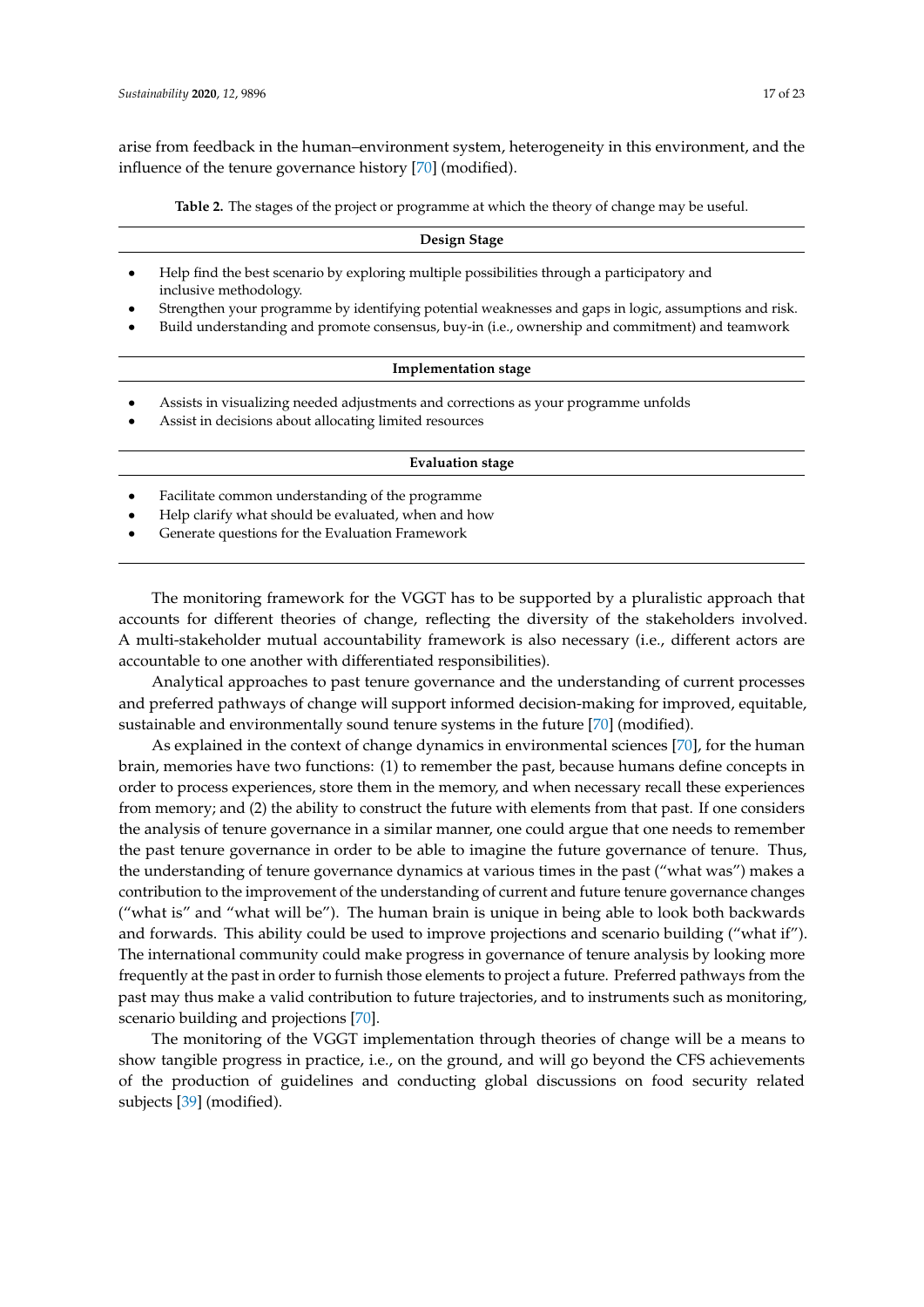## <span id="page-17-2"></span>**8. Discussion and Way Forward**

The involvement of stakeholders in the CFS should be considered an achievement when the VGGT are being effectively used to influence national policies and legislation, and to lift them in favor of the vulnerable and marginalized that they serve.

There are many different understandings from diverse stakeholder groups on what comprises the monitoring of the VGGT implementation and the ways in which it should be executed. The CFS may opt for reaching a consensus on a joint perspective on monitoring within the context of the CFS; this is the way in which the CFS works. The lack of a regular, independent, systematic monitoring mechanism at the CFS opens the way to explore alternative options to conduct such monitoring. The diversity in monitoring approaches, however, should be seen as a richness in perspectives and methodologies that may enhance our understanding of tenure governance and the various pathways to (further) improve it. Thus, the monitoring of tenure governance could comprise partial implementations (e.g., the development and adoption of standards) and systematic approaches; specific contexts (e.g., conflicts, women's rights to land, etc.); implementations that started prior to the VGGT, as the latter comprises the endorsement of existing good practices, and even those that do not make explicit reference to the VGGT. Comparisons between countries or areas may be difficult if such an approach were to be adopted, but it would show the preferred pathways of progress on the ground, and thereby contribute to future trajectories. The use of a theory of change approach will generate an evidence base that will certainly involve multi- and trans-disciplinary research that mixes quantitative approaches that measure the outcome variables with qualitative approaches that establish the causal mechanisms involved.

**Author Contributions:** L.J.M.J. (corresponding author): conceptualization, methodology, writing—original draft preparation, writing—review and editing, visualization. The author has read and agreed to the published version of the manuscript.

**Funding:** This research received no external funding.

**Acknowledgments:** This paper benefited from discussions on what monitoring entails in the VGGT context with David Palmer, former FAO Senior Land Tenure Officer, in the period 2014–2017, and the progress in the VGGT implementation process in various countries across Asia and Africa, in the period 2014–2020. At FAO, Patrick P. Kalas (Natural Resources Officer (Capacity, Institutional Development and Governance)), Françoise Trine (Senior Food Security Officer), and Fabiano de Andrade Correa (Tenure Rights and Legal Consultant) are gratefully thanked for the fruitful discussions and for review of earlier versions of the paper. The two anonymous reviewers are gratefully thanked for their constructive comments.

**Conflicts of Interest:** The author declares that she has no conflict of interest.

**Disclaimer:** The views expressed in this information product are those of the author and do not necessarily reflect the views of the Food and Agriculture Organization of the United Nations (FAO). The views expressed are not to be taken to reflect the official opinion of the resource partners of the FAO's global VGGT implementation programme.

## **References**

- <span id="page-17-0"></span>1. Asian Development Bank Institute. *Population Pressure, Land Tenure, and Natural Resources Management*; Asian Development Bank Institute Working Paper 16; ADBI Publishing: Tokyo, Japan, 2001; p. 18. Available online: https://www.adb.org/sites/default/files/publication/157197/[adbi-rp16.pdf](https://www.adb.org/sites/default/files/publication/157197/adbi-rp16.pdf) (accessed on 23 November 2020).
- 2. Beckh, C.; Gärtner, E.; Windfuhr, M.; Munro-Faure, P.; Weigelt, J.; Müller, A. Taking stock after three years of adoption: Experiences and strategies for implementation and monitoring of the UN Voluntary Guidelines on Tenure (VGGT). *Int. Soil Water Conserv. Res.* **2015**, *3*, 324–328. [\[CrossRef\]](http://dx.doi.org/10.1016/j.iswcr.2015.10.004)
- 3. Larson, A.M.; Springer, J. *Recognition and Respect for Tenure Rights*; IUCN, CEESP and CIFOR: Gland, Switzerland, 2016; p. 18.
- <span id="page-17-1"></span>4. IPBES. Intergovernmental Science-Policy Platform on Biodiversity and Ecosystem Services. In *Summary for Policymakers of the Global Assessment Report on Biodiversity and Ecosystem Services of the Intergovernmental Science-Policy Platform on Biodiversity and Ecosystem Services*; Díaz, S., Settele, J., Brondízio, E.S., Ngo, H.T., Guèze, M., Agard, J., Arneth, A., Balvanera, P., Brauman, K.A., Butchart, S.H.M., et al., Eds.; IPBES Secretariat: Bonn, Germany, 2019; p. 56. [\[CrossRef\]](http://dx.doi.org/10.5281/zenodo.3553579)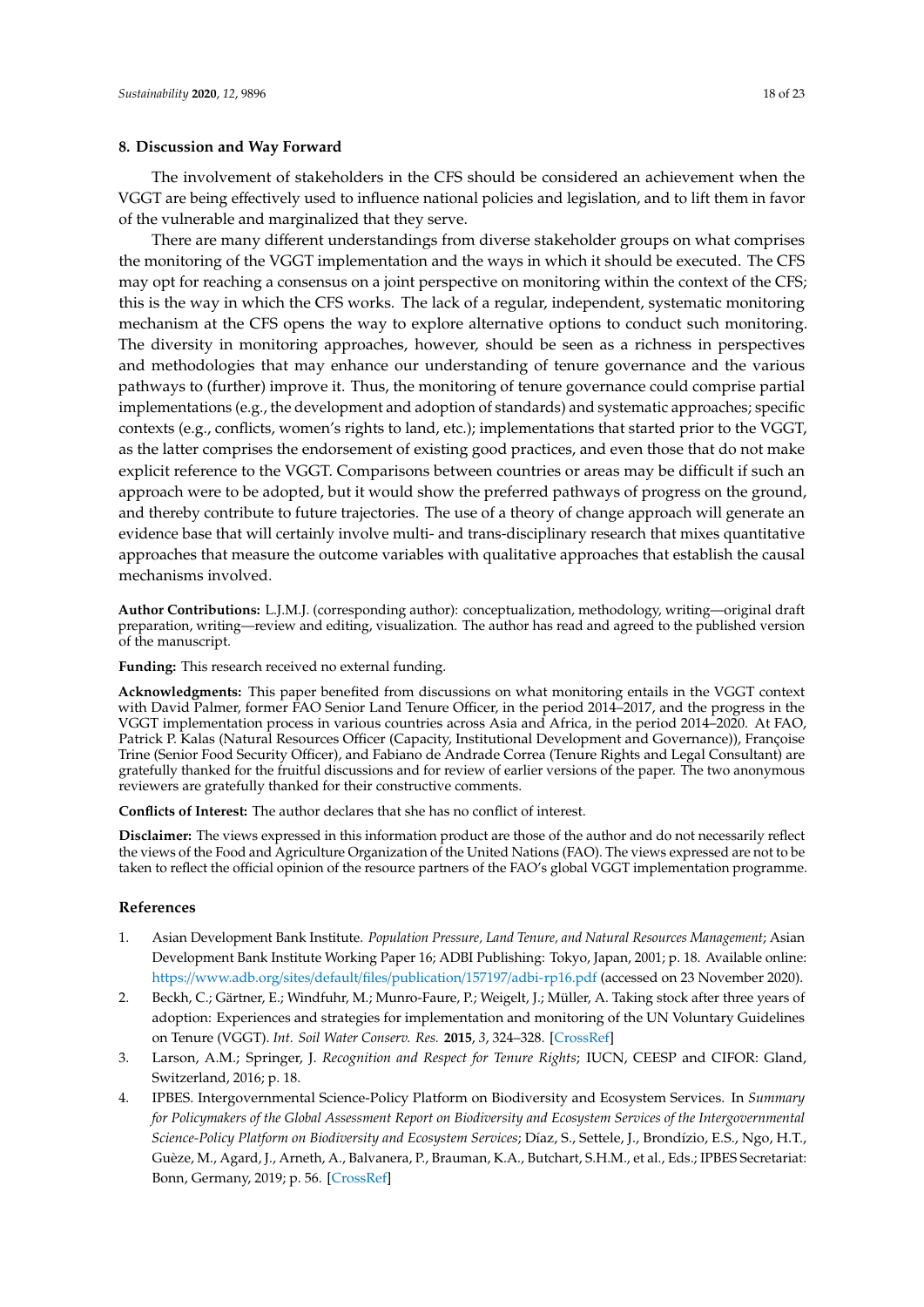- <span id="page-18-0"></span>5. Schmidhuber, J.; Qiao, B. *Comparing Crises: Great Lockdown Versus Great Recession*; FAO: Rome, Italy, 2020; p. 32. [\[CrossRef\]](http://dx.doi.org/10.4060/ca8833en)
- <span id="page-18-1"></span>6. Müller, A.; Windfuhr, M.; Weigelt, J. Human rights based monitoring and learning processes for responsible land governance: Making the most of the global sustainable development landscape. In *Project Proposal for Implementing a Scoping Phase in Côte d'ivoire and Kenya*; TMG Research gGmbH/German Institute for Human Rights: Berlin, Germany, 2017; p. 11.
- <span id="page-18-2"></span>7. Secretary-General of the United Nations, Special Edition of the Sustainable Development Goals Progress Report. New York, 2019. Available online: https://[sustainabledevelopment.un.org](https://sustainabledevelopment.un.org/hlpf/2019/)/hlpf/2019/ (accessed on 23 November 2020).
- <span id="page-18-3"></span>8. FAO. *Voluntary Guidelines on the Responsible Governance of Tenure of Land, Fisheries and Forests in the Context of National Food Security*; Committee on World Food Security/FAO: Rome, Italy, 2012; p. 40.
- <span id="page-18-4"></span>9. Palmer, D. *Voluntary Guidelines on the Responsible Governance of Tenure of Land, Fisheries and Forests in the Context of National Food Security—Monitoring and Assessment*; FAO: Rome, Italy, 2015; p. 5.
- <span id="page-18-5"></span>10. Schlager, E.; Ostrom, E. Property-rights regimes and natural resources: A conceptual analysis. *Land Econ.* **1992**, *68*, 249–262. [\[CrossRef\]](http://dx.doi.org/10.2307/3146375)
- <span id="page-18-6"></span>11. Palmer, D.; Fricska, S.; Wehrmann, B. *Towards Improved Land Governance*; FAO Land Tenure Working Paper, No. 11; FAO/UN-Habitat: Rome, Italy, 2009; p. 55.
- 12. FAO. *The State of Food Security and Nutrition in the World. Safeguarding Against Economic Slowdowns and Downturns*; FAO: Rome, Italy, 2019; p. 213.
- <span id="page-18-7"></span>13. UNDESA. *World Social Report 2020—Inequality in a Rapidly Changing World*; UN Department of Economic and Social Affairs: New York, NY, USA, 2020; p. 196.
- <span id="page-18-8"></span>14. Brun, M.; Treyer, S.; Alpha, A.; Bricas, N.; Ton Nu, C. *Critical Elements on Impact Assessment and Accountability Framework within the Committee on World Food Security*; IDDRI: Paris, France, 2014; p. 4.
- <span id="page-18-9"></span>15. UN. *Transforming Our World: The 2030 Agenda for Sustainable Development*; A/RES/70/1. New York, 2015. Available online: https://[sustainabledevelopment.un.org](https://sustainabledevelopment.un.org/content/documents/21252030%20Agenda%20for%20Sustainable%20Development%20web.pdf)/content/documents/21252030%20Agenda%20for% [20Sustainable%20Development%20web.pdf](https://sustainabledevelopment.un.org/content/documents/21252030%20Agenda%20for%20Sustainable%20Development%20web.pdf) (accessed on 23 November 2020).
- <span id="page-18-10"></span>16. Global Donor Platform for Rural Development. *More Data, Better Governance of Land Tenure?* Side Event at the CFS45; Rome, Italy, 2018. Available online: https://[www.donorplatform.org](https://www.donorplatform.org/news-land-governance/more-data-better-governance-of-land-tenure.html)/news-land-governance/ [more-data-better-governance-of-land-tenure.html](https://www.donorplatform.org/news-land-governance/more-data-better-governance-of-land-tenure.html) (accessed on 23 November 2020).
- <span id="page-18-11"></span>17. FAO. *Final Evaluation of the Global Programme to Support the Implementation of the Voluntary Guidelines on the Responsible Governance of Tenure of Land, Fisheries and Forests (2012–2016)*; FAO Office of Evaluation: Rome, Italy, 2017; p. 88.
- <span id="page-18-12"></span>18. Andriamihaja, O.R.; Metz, F.; Zaehringer, J.G.; Fischer, M.; Messerli, P. Identifying agents of change for sustainable land governance. *Land Use Policy* **2021**, *100*, 104882. [\[CrossRef\]](http://dx.doi.org/10.1016/j.landusepol.2020.104882)
- <span id="page-18-13"></span>19. McLain, R.; Lawry, S.; Guariguata, M.R.; Reed, J. Toward a tenure-responsive approach to forest landscape restoration: A proposed tenure diagnostic for assessing restoration opportunities. *Land Use Policy* **2018**. [\[CrossRef\]](http://dx.doi.org/10.1016/j.landusepol.2018.11.053)
- <span id="page-18-14"></span>20. Lawry, S.; Samii, C.; Hall, R.; Leopold, A.; Hornby, D.; Mtero, F.; The impact of land property rights Interventions on Investment and Agricultural Productivity in Developing Countries: A systematic review. *Campbell Syst. Rev.* **2014**. Available online: http://[www.academia.edu](http://www.academia.edu/6102770/The_Impact_of_Land_Property_Rights_Interventions_on_Investment_and_Agricultural_Productivity_in_Developing_Countries_a_Systematic_Review)/6102770/The\_Impact\_of\_ Land\_Property\_Rights\_Interventions\_on\_Investment\_and\_Agricultural\_Productivity\_in\_Developing [Countries\\_a\\_Systematic\\_Review](http://www.academia.edu/6102770/The_Impact_of_Land_Property_Rights_Interventions_on_Investment_and_Agricultural_Productivity_in_Developing_Countries_a_Systematic_Review) (accessed on 20 November 2020).
- <span id="page-18-15"></span>21. Meinzen-Dick, R.S.; Quisumbing, A.R.; Doss, C.R.; Theis, S. *Women's Land Rights as a Pathway to Poverty Reduction: A Framework and Review of Available Evidence*; IFPRI Discussion Paper 2017, 1663. Washington, DC, USA. Available online: http://[ebrary.ifpri.org](http://ebrary.ifpri.org/cdm/ref/collection/p15738coll2/id/131359)/cdm/ref/collection/p15738coll2/id/131359 (accessed on 20 November 2020).
- <span id="page-18-16"></span>22. UN-Habitat/IFAD/GLTN. *Guidelines for Impact Evaluation of Land Tenure and Governance Interventions Developed through a Joint Initiative of GLTN and IFAD*; Report 02/2019; UN-Habitat: Nairobi, Kenya, 2016.
- <span id="page-18-17"></span>23. Thornton, P.K.; Schuetz, T.; Förcha, W.; Cramer, L.; Abreu, D.; Vermeulen, S.; Campbell, B.M. Responding to global change: A theory of change approach to making agricultural research for development outcome-based. *Agric. Syst.* **2017**, *152*, 145–153. [\[CrossRef\]](http://dx.doi.org/10.1016/j.agsy.2017.01.005)
- <span id="page-18-18"></span>24. Vogel, I. *Review of the Use of 'Theory of Change' in International Development*; Review report, April 2012; The UK Department for International Development (DfID): London, UK, 2012; p. 82.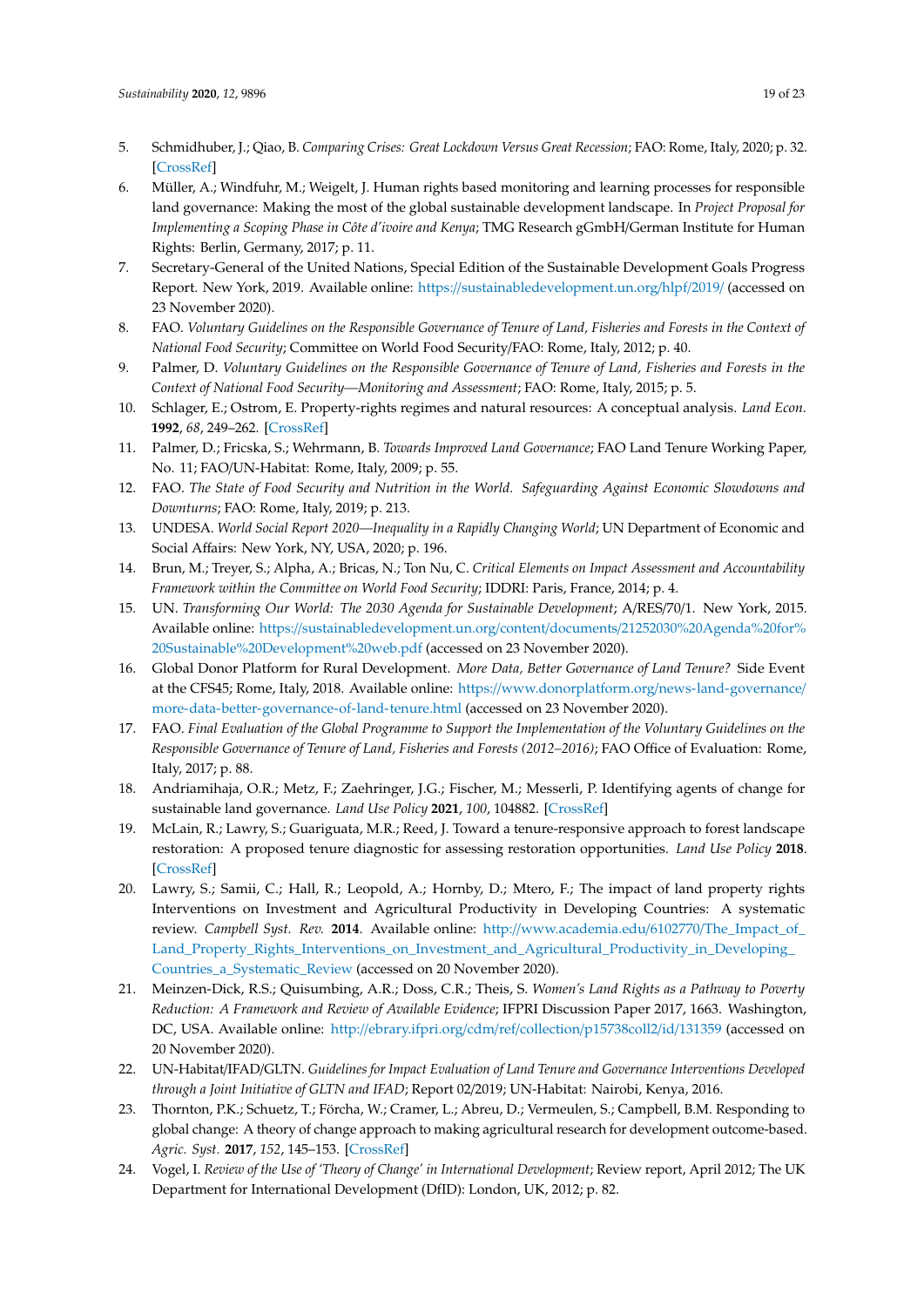- <span id="page-19-0"></span>25. James, C. *Theory of Change Review*; A Report Commissioned by Comic Relief, September 2011; Comic Relief: London, UK, 2011; p. 39.
- <span id="page-19-1"></span>26. Valters, C. *Theories of Change in International Development: Communication, Learning or Accountability?* Justice and Security Research Programme, International Development Department: London, UK, 2014; p. 24.
- <span id="page-19-2"></span>27. Center for Theory of Change. In *What Is Theory of Change?* Actknowledge: New York, NY, USA, 2019. Available online: https://www.theoryofchange.org/[what-is-theory-of-change](https://www.theoryofchange.org/what-is-theory-of-change/)/ (accessed on 23 November 2020).
- <span id="page-19-3"></span>28. Ely, A.; Marin, A.; Charli-Joseph, L.; Abrol, D.; Apgar, M.; Atela, J.; Ayre, B.; Byrne, R.; Choudhary, B.K.; Chengo, V.; et al. Structured collaboration across a transformative knowledge network—Learning across disciplines, cultures and contexts? *Sustainability* **2020**, *12*, 2499. [\[CrossRef\]](http://dx.doi.org/10.3390/su12062499)
- <span id="page-19-4"></span>29. Favretto, N.; Afionis, S.; Stringer, L.C.; Dougill, A.J.; Quinn, C.H.; Ranarijaona, H.L.T. Delivering climate-development co-benefits through multi-stakeholder forestry projects in Madagascar: Opportunities and challenges. *Land* **2020**, *9*, 157. [\[CrossRef\]](http://dx.doi.org/10.3390/land9050157)
- <span id="page-19-5"></span>30. International Planning Committee for Food Sovereignty. *People's Manual on the Voluntary Guidelines on the Responsible Governance of Tenure of Land, Fisheries and Forests in the context of National Food Security*; A Guide for Promotion, Implementation, Monitoring and Evaluation; International Planning Committee for Food Sovereignty: Rome, Italy, 2016; p. 86.
- <span id="page-19-6"></span>31. Civil Society Mechanism for relations with the Committee on World Food Security Working Group on Monitoring. *Synthesis Report on Civil Society Experiences Regarding Use and Implementation of the Tenure Guidelines and the Challenges of Monitoring CFS Decisions*; A Contribution of the Civil Society to the Global Thematic Event during the 43rd Session of the Committee on World Food security (CFS) and to Developing an Innovative Mechanism for the Monitoring of CFS Decisions and Recommendations; CFS: Rome, Italy, 2016; p. 48.
- <span id="page-19-7"></span>32. Committee on World Food Security—High Level Panel of Experts on Food Security and Nutrition. *Multi-Stakeholder Partnerships to Finance and Improve Food Security and Nutrition in the Framework of the 2030 Agenda*; A report by the High Level Panel of Experts on Food Security and Nutrition (HLPE) of the Committee on World Food Security (CFS); CFS-HLPE: Rome, Italy, 2018; p. 143.
- <span id="page-19-8"></span>33. Jansen, L.J.M.; Kalas, P.P. Improving governance of tenure in policy and practice: A conceptual basis to analyze multi-stakeholder partnerships for multi-stakeholder transformative governance illustrated with an example from South Africa. *Sustainability* **2020**. under revision. [\[CrossRef\]](http://dx.doi.org/10.3390/su12239901)
- <span id="page-19-9"></span>34. Hall, R.; Scoones, I.; Henley, G. Strengthening Land Governance: Lessons from Implementing the Voluntary Guidelines, LEGEND State of the Debate Report. 2016. Available online: https://[landportal.org](https://landportal.org/sites/landportal.info/files/Strengthening%20Land%20Governance.pdf)/sites/ landportal.info/files/[Strengthening%20Land%20Governance.pdf](https://landportal.org/sites/landportal.info/files/Strengthening%20Land%20Governance.pdf) (accessed on 23 November 2020).
- <span id="page-19-10"></span>35. CFS. *Reform of the Committee on World Food Security*; Final Version; CFS:2009/2 Rev. 2; CFS: Rome, Italy, 2009.
- <span id="page-19-11"></span>36. Claeys, P.; Duncan, J. Food sovereignty and convergence spaces. *Political Geogr.* **2019**, *75*. [\[CrossRef\]](http://dx.doi.org/10.1016/j.polgeo.2019.102045)
- <span id="page-19-12"></span>37. CFS-HLPE. *Land Tenure and International Investments in Agriculture*; A report by the High Level Panel of Experts on Food Security and Nutrition (HLPE) of the Committee on World Food Security (CFS); CFS-HLPE: Rome, Italy, 2011; p. 56.
- <span id="page-19-13"></span>38. CFS-HLPE. *Food Security and Nutrition: Building a Global Narrative Towards 2030*; A Report by the High Level Panel of Experts on Food Security and Nutrition (HLPE) of the Committee on World Food Security (CFS); CFS-HLPE: Rome, Italy, 2020; pp. 56–57.
- <span id="page-19-14"></span>39. Eklin, K.; Finess Evensmo, I.; Georgescu, I.; Hibert, V.; Le, J.; Malik, T.; Treyer, S.; Brun, M. *The Committee on World Food Security Reform: Impacts on Global Governance of Food Security*; IDDRI Working Paper 2014, No. 3 Agriculture; IDDRI: Paris, France, 2014; p. 35.
- <span id="page-19-15"></span>40. Stein, A. Power play at the United Nations: The effects of added stakeholders in the Committee on World Food Security. *Purs. J. Undergrad. Res. Univ. Tenn.* **2016**, *7*, 200–207.
- <span id="page-19-16"></span>41. Committee on World Food Security. *Making a Di*ff*erence in Food Security and Nutrition*; 43rd Session; 17–21 October 2016; CFS: Rome, Italy, 2016. Available online: http://www.fao.org/3/[a-ms023e.pdf](http://www.fao.org/3/a-ms023e.pdf) (accessed on 23 November 2020).
- <span id="page-19-17"></span>42. Global Donor Platform for Rural Development. *Donor Land Group's Position on Taking Stock of VGGT Implementation*; Platform Policy Brief 2016, No. 13; authors: Global Donor Working Group on Land; Global Donor Platform on Rural Development: Bonn, Germany, 2016.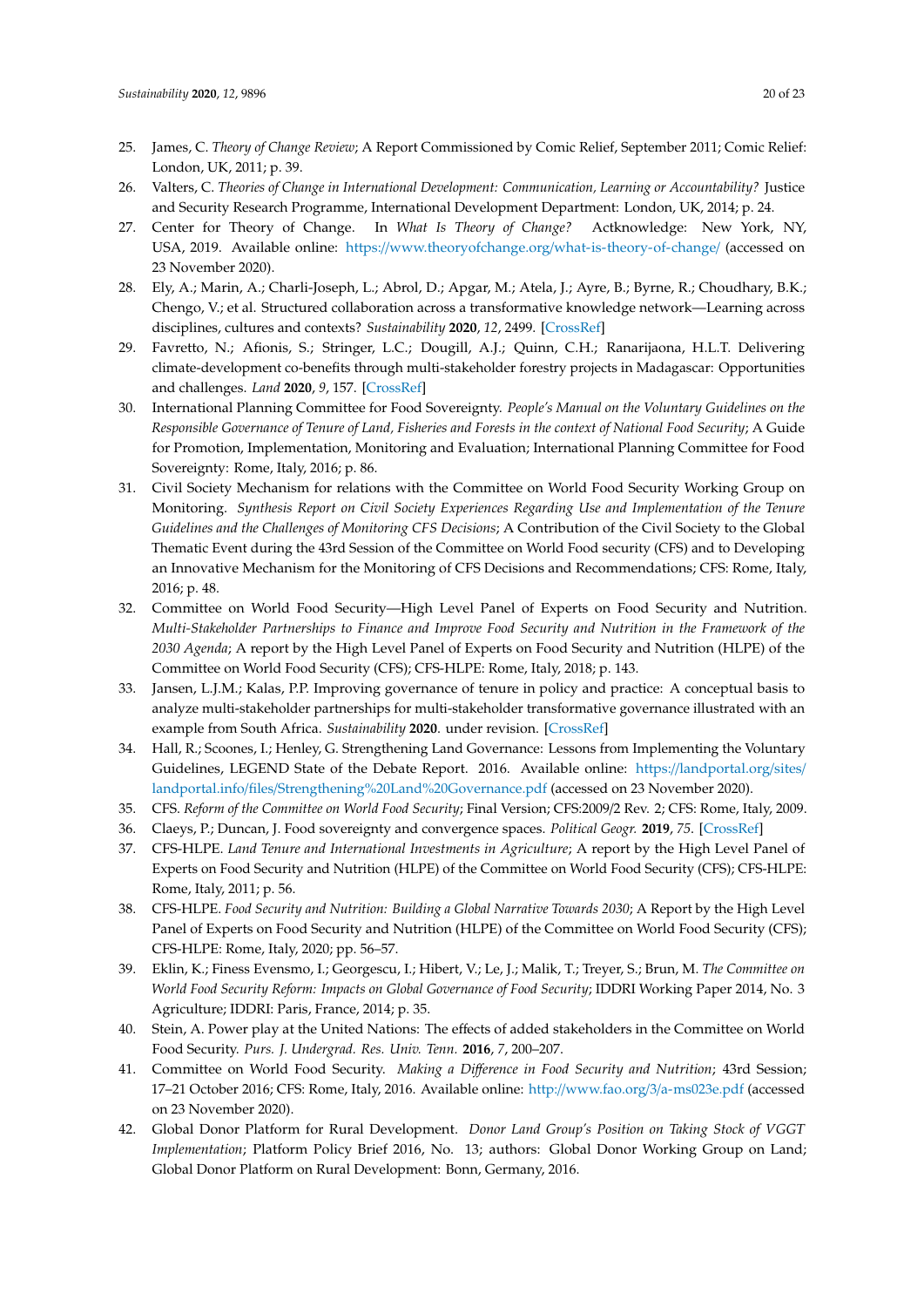- <span id="page-20-0"></span>43. Cotula, L. International Soft-Law Instruments and Global Resource Governance: Reflections on the Voluntary Guidelines on the Responsible Governance of Tenure, Law, Environment and Development Journal 2017, 13/2, 115. Available online: http://[www.lead-journal.org](http://www.lead-journal.org/content/17115.pdf)/content/17115.pdf (accessed on 23 November 2020).
- <span id="page-20-1"></span>44. Brest, P. The power of theories of change. *Stanf. Soc. Innov. Rev.* **2010**, *8*, 47.
- <span id="page-20-2"></span>45. Okano, N. Functions of soft law in transnational and local governance: A case of the land rush in the Mekong Region. *Ital. Law J.* **2017**, *3*, 91–123.
- <span id="page-20-3"></span>46. Cantu Rivera, H. Developments in extraterritoriality and soft law: Towards new measures to hold corporations accountable for their human rights performance? *Anu. Mex. Derecho Int.* **2014**, *14*, 727–763.
- <span id="page-20-4"></span>47. Intergovernmental Working Group for the Elaboration of a Set of Voluntary Guidelines to Support the Progressive Realization of the Right to Food in the Context of National Food Security. *Information Paper on Implications of the Voluntary Guidelines for Parties and Non-Parties to the International Covenant on Economic, Social and Cultural Rights*; Rome, 2003. Available online: http://[www.fao.org](http://www.fao.org/3/J1632E/J1632E.htm)/3/J1632E/J1632E.htm (accessed on 23 November 2020).
- <span id="page-20-5"></span>48. Druzin, B.H. Why does soft law have any power anyway? *Asian J. Int. Law* **2017**, *7*, 361–378. [\[CrossRef\]](http://dx.doi.org/10.1017/S2044251316000229)
- <span id="page-20-6"></span>49. Perrez, F.X. The role of the United Nations Environment Assembly in emerging issues of international environmental law. *Sustainability* **2020**, *12*, 5680. [\[CrossRef\]](http://dx.doi.org/10.3390/su12145680)
- <span id="page-20-7"></span>50. Cárdenas Castañeda, F.A. A call for rethinking the sources of international law: Soft law and the other side of the coin. *Anu. Mex. Derecho Int.* **2013**, *13*, 355–403. [\[CrossRef\]](http://dx.doi.org/10.1016/S1870-4654(13)71045-6)
- <span id="page-20-8"></span>51. Guzman, G.T.; Meyer, T.L. International soft law. *J. Leg. Anal.* **2010**, *2*, 171–225. [\[CrossRef\]](http://dx.doi.org/10.1093/jla/2.1.171)
- <span id="page-20-9"></span>52. Abbott, K.W.; Snidal, D. Hard and soft law in international governance. *Int. Organ.* **2000**, *54*, 421–456. [\[CrossRef\]](http://dx.doi.org/10.1162/002081800551280)
- <span id="page-20-10"></span>53. Shaffer, G.C.; Pollack, M.A. Hard law vs. soft law: Alternatives, complements, and antagonists in international governance. *Minn. Law Rev.* **2010**, *94*, 706–799.
- <span id="page-20-11"></span>54. FAO. *Voluntary Guidelines to Support the Progressive Realization of the Right to Adequate Food in the Context of National Food Security*; Adopted by the 127th Session of the FAO Council November 2004; FAO: Rome, Italy, 2005; p. 37. Available online: http://[www.fao.org](http://www.fao.org/3/a-y7937e.pdf)/3/a-y7937e.pdf (accessed on 23 November 2020).
- <span id="page-20-12"></span>55. FAO. *Code of Conduct for Responsible Fisheries*; FAO: Rome, Italy, 1995; p. 41. Available online: http://[www.fao.](http://www.fao.org/publications/card/en/c/e6cf549d-589a-5281-ac13-766603db9c03) org/publications/card/en/c/[e6cf549d-589a-5281-ac13-766603db9c03](http://www.fao.org/publications/card/en/c/e6cf549d-589a-5281-ac13-766603db9c03) (accessed on 23 November 2020).
- <span id="page-20-13"></span>56. FAO. *Responsible Management of Planted Forests: Voluntary Guidelines*; Planted Forests and Trees Working Paper 37; FAO: Rome, Italy, 2006; p. 73. Available online: [www.fao.org](www.fao.org/forestry/site/10368/en)/forestry/site/10368/en (accessed on 23 November 2020).
- <span id="page-20-14"></span>57. CFS [Committee on World Food Security]. *Principles for Responsible Investments in Agriculture and Food Systems*; CFS: Rome, Italy, 2014; p. 27. Available online: http://[www.fao.org](http://www.fao.org/3/a-au866e.pdf)/3/a-au866e.pdf (accessed on 23 November 2020).
- <span id="page-20-15"></span>58. Margulis, M.E.; Duncan, J. *Global Food Security Governance: Key Actors, Issues and Dynamics*; Koç, M., Sumner, J., Winson, T., Eds.; Critical Perspectives and Food Studies; Oxford University Press: Oxford, UK, 2016; pp. 270–295.
- <span id="page-20-16"></span>59. Alves Zanella, M.; Goetz, A.; Rist, S.; Schmidt, O.; Weigelt, J. Deliberation in multi-stakeholder participation: A heuristic framework applied to the Committee on World Food security. *Sustainability* **2018**, *10*, 428. [\[CrossRef\]](http://dx.doi.org/10.3390/su10020428)
- <span id="page-20-17"></span>60. Wiley, L.A. Customary Land Tenure in the Modern World. Rights to Resources in Crisis: Reviewing the Fate of Customary Tenure in Africa. Right and Resources Brief 2011, No. 1 of 5. November 2011, p. 13. Available online: https://[rightsandresources.org](https://rightsandresources.org/wp-content/exported-pdf/rightstoresourcesincrisiscompiledenglish.pdf)/wp-content/exported-pdf/ [rightstoresourcesincrisiscompiledenglish.pdf](https://rightsandresources.org/wp-content/exported-pdf/rightstoresourcesincrisiscompiledenglish.pdf) (accessed on 25 November 2020).
- <span id="page-20-18"></span>61. Freudenberger, M.S. *The Future of Customary Tenure. Options for Policy Makers*; USAID Issue Brief; US Agency for International Development (USAID): Washington, DC, USA, 2013; p. 18.
- <span id="page-20-19"></span>62. Paradza, G.; Mokwena, L.; Musakwa, W. Could mapping initiatives catalyze the interpretation of customary land rights in ways that secure women's land rights? *Land* **2020**, *9*, 344. [\[CrossRef\]](http://dx.doi.org/10.3390/land9100344)
- <span id="page-20-20"></span>63. United Nations Department of Economic and Social Affairs. *The 17 Goals*; New York, 2015. Available online: https://[sdgs.un.org](https://sdgs.un.org/goals)/goals (accessed on 23 November 2020).
- <span id="page-20-21"></span>64. Seufert, P.; Suarez, S.M. *Monitoring the Voluntary Guidelines on the Responsible Governance of Tenure of Land, Fisheries and Forests—A Civil Society Perspective*; Land Tenure Working Paper No. 22; FAO: Rome, Italy, 2012; p. 47.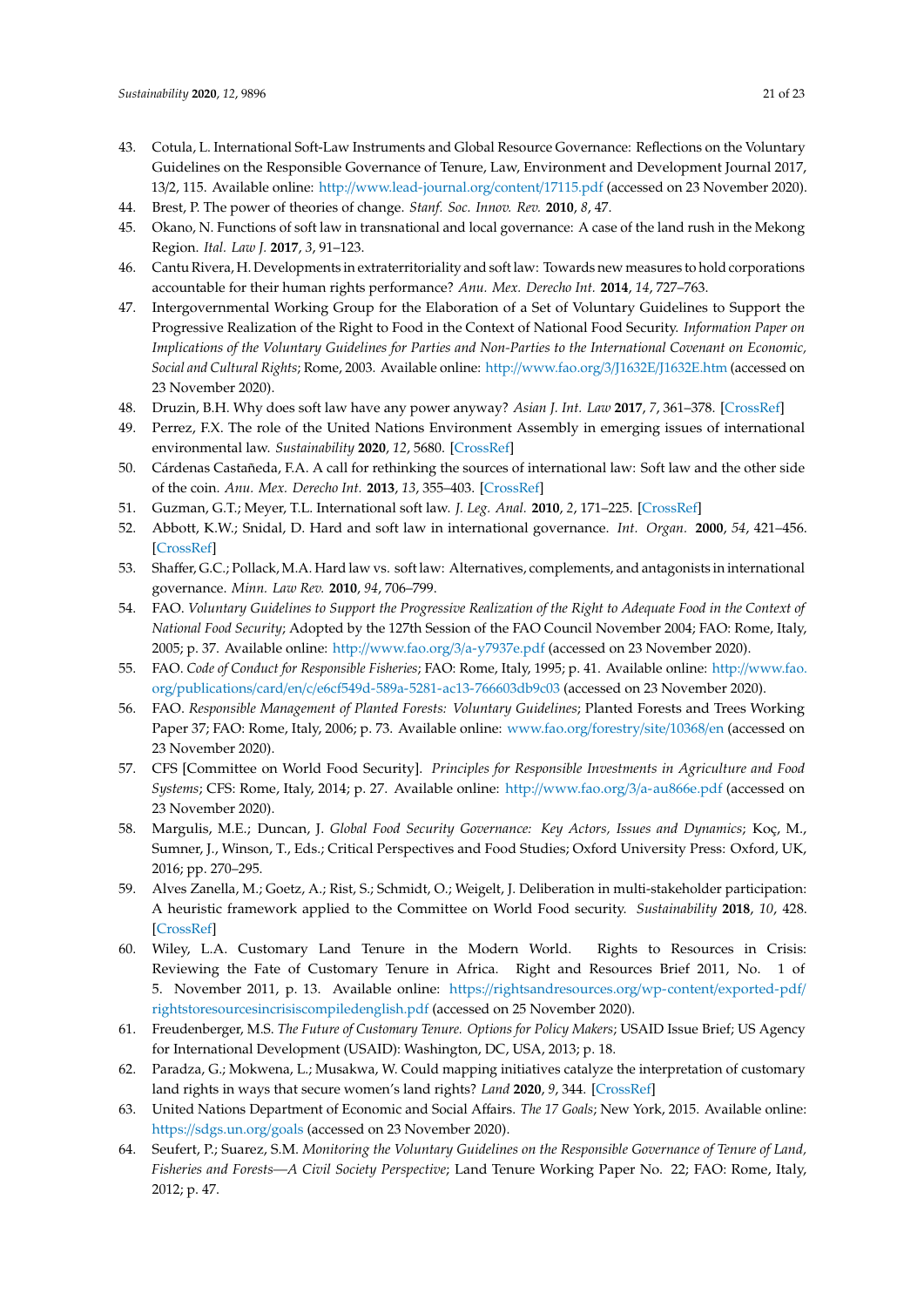- <span id="page-21-9"></span>65. FIAN International. *Monitoring the Governance of Land, Fisheries and Forests. A Monitoring Tool Based on the Guidelines on Responsible Governance of Tenure of Land, Fisheries and Forests*; FIAN: Heidelberg, Germany, 2015; p. 31.
- <span id="page-21-0"></span>66. Silva-Castañeda, L. *The Monitoring Challenge for the Committee on World Food Security: An Opening Towards Plural Perspectives?* Institut Francilien Recherche Innovation Société (IFRIS)/Sciences, Innovations et Techniques en Société (LabEx) Notes de recherche 3; IFRIS: Paris, France, 2015; p. 6.
- <span id="page-21-1"></span>67. KIT [Koninklijk Instituut voor de Tropen]. *Going for Governance: Lessons Learned from Advisory Interventions by the Royal Tropical Institute*; KIT Publishers: Amsterdam, The Netherlands, 2013; p. 133.
- <span id="page-21-2"></span>68. Beisheim, M.; Simon, N. *Multi-Stakeholder Partnerships for Implementing the 2030 Agenda: Improving Accountability and Transparency*. Analytical Paper for the 2016 ECOSOC Partnership Forum (18 March 2016). 2016. Available online: https://[ssrn.com](https://ssrn.com/abstract=2767464)/abstract=2767464 (accessed on 23 November 2020). [\[CrossRef\]](http://dx.doi.org/10.2139/ssrn.2767464)
- <span id="page-21-3"></span>69. ACTUAR [Association for Cooperation and Development]. *Interconnections and Reciprocity between the Right to Food and Land Tenure Rights*; Working Document; ACTUAR: Coimbra, Portugal, 2012; p. 21.
- <span id="page-21-4"></span>70. Jansen, L.J.M. Analysis of Land Change with Parameterised Multi-Level Class Sets. Exploring the Semantic Dimension. Ph.D. Thesis, Wageningen University and Research, Wageningen, The Netherlands, 2010. Available online: http://[library.wur.nl](http://library.wur.nl/WebQuery/wda/lang/1948564)/WebQuery/wda/lang/1948564 (accessed on 23 November 2020).
- <span id="page-21-5"></span>71. Bester, A. *Results-Based Management in the United Nations Development System: Progress and Challenges*; A Report Prepared for the United Nations Department of Economic and Social Affairs for the Quadrennial Comprehensive Policy Review Final Report; UN: New York, NY, USA, 2012.
- <span id="page-21-6"></span>72. CFS. *Towards a Framework for Monitoring CFS Decisions and Recommendations*; CFS 2014/41/11; CFS: Rome, Italy, 2014.
- <span id="page-21-7"></span>73. DiPrete Brown, L.; Atapattu, S.; Stull, V.J.; Calderón, C.I.; Huambachano, M.; Houénou, M.J.P.; Snider, A.; Monzón, A. From a three-legged stool to a three-dimensional world: Integrating rights, gender and indigenous knowledge into sustainability practice and law. *Sustainability* **2020**, *12*, 9521. [\[CrossRef\]](http://dx.doi.org/10.3390/su12229521)
- <span id="page-21-8"></span>74. FAO. *The Voluntary Guidelines on the Governance of Tenure at a Glance*; FAO: Rome, Italy, 2012; p. 10.
- <span id="page-21-10"></span>75. TMG Research/German Institute for Human Rights. *Human Rights Based Monitoring and Learning Processes for Responsible Land Governance: Added Value and Challenges*; Outcome Document of the Workshop on 18 May 2018 in Paris, France; TMG Research: Berlin, Germany, 2018; p. 4.
- <span id="page-21-11"></span>76. FAO. *Women's Land Rights and Agrarian Change: Evidence from Indigenous Communities in Cambodia*; FAO: Bangkok, Thailand, 2019; p. 56.
- <span id="page-21-12"></span>77. FAO. *Assessing the Governance of Tenure for Improving Forests and Livelihoods. A Tool to Support the Implementation of the Voluntary Guidelines on Responsible Governance of Tenure*; Forestry Working Paper No. 13; FAO: Rome, Italy, 2019; p. 56.
- <span id="page-21-13"></span>78. FAO. *Gender and Land Rights Database*; FAO: Rome, Italy, 2020. Available online: http://[www.fao.org](http://www.fao.org/gender-landrights-database/en/)/gender[landrights-database](http://www.fao.org/gender-landrights-database/en/)/en/ (accessed on 23 November 2020).
- <span id="page-21-14"></span>79. FAO. *Driving Change with the Legal Assessment Tool (LAT) for Gender-Equitable Land Tenure; FAO: Rome*, Italy, 2020. Available online: http://www.fao.org/[gender-landrights-database](http://www.fao.org/gender-landrights-database/legislation-assessment-tool/en/)/legislation-assessment-tool/en/ (accessed on 26 November 2020).
- <span id="page-21-15"></span>80. Jansen, L.J.M.; Kalas, P.P.; Bicchieri, M. Improving governance of tenure in policy and practice: The case of Myanmar. *Land Use Policy* **2021**, *100*. [\[CrossRef\]](http://dx.doi.org/10.1016/j.landusepol.2020.104906)
- <span id="page-21-16"></span>81. Jansen, L.J.M.; Kalas, P.P.; Bicchieri, M.; Nicodemi, C.; Improving governance of tenure in policy and practice: Capacity analysis of the enabling environment, institutional and individual levels in Cambodia, Myanmar, South Africa and Viet Nam. Unpublished work. 2020.
- <span id="page-21-17"></span>82. FAO. *World Programme for the Census of Agriculture*; FAO: Rome, Italy, 2020. Available online: [http:](http://www.fao.org/world-census-agriculture/en/) //www.fao.org/[world-census-agriculture](http://www.fao.org/world-census-agriculture/en/)/en/ (accessed on 23 November 2020).
- <span id="page-21-18"></span>83. Global Donor Platform on Rural Development. In *Land Governance Programme Map and Database*; 2020. Available online: https://[landgov.donorplatform.org](https://landgov.donorplatform.org/)/ (accessed on 23 November 2020).
- <span id="page-21-19"></span>84. Global Land Tool Network. *Global Land Indicators Initiative (GLII)*; Global Land Tool Network: Nairobi, Kenya, 2020. Available online: https://gltn.net/[global-land-indicators-initiative-glii](https://gltn.net/global-land-indicators-initiative-glii/)/ (accessed on 23 November 2020).
- <span id="page-21-20"></span>85. International Land Coalition. *Global Land Governance Index (LANDex)*; ILC: Rome, Italy, 2020. Available online: https://[www.landexglobal.org](https://www.landexglobal.org/en/)/en/ (accessed on 23 November 2020).
- <span id="page-21-21"></span>86. International Land Coalition. *Land Matrix*; ILC: Rome, Italy, 2020. Available online: https://[landmatrix.org](https://landmatrix.org/)/ (accessed on 23 November 2020).